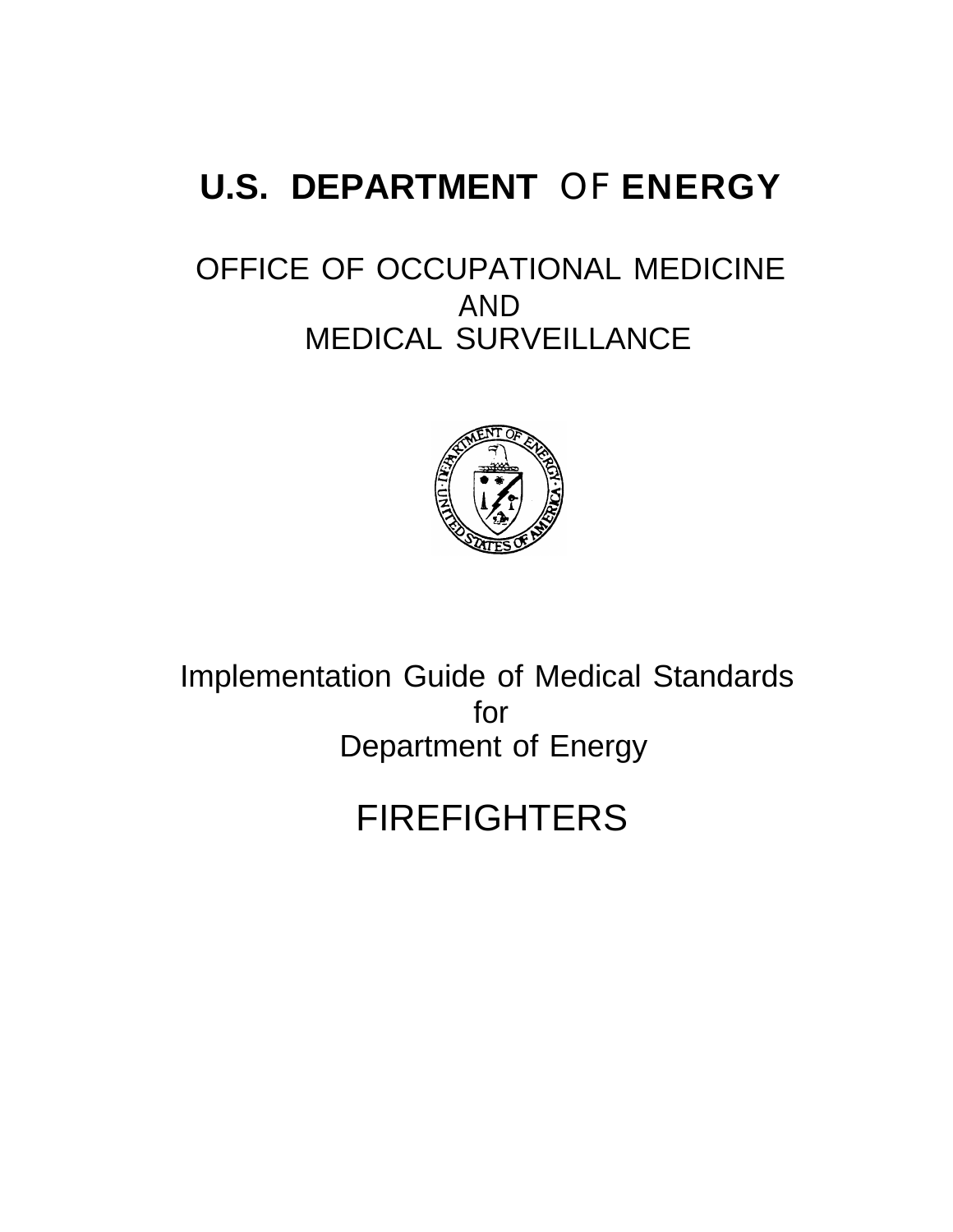# 1. **BACKGROUND:**

**Department of Energy (DOE) Order 5480.4, "Environmental Protection, Safety, and Health Protection Standards, " requires DOE sites to comply with the National Fire Protection Association (NFPA) National Fire Code (NFC) as a matter of mandatory policy. DOE Order 5480.4 covers DOE contractor employees who perform the essential functions of firefighters on fire brigades. On August 14, 1992, NFPA 1582, "Standard on Medical Requirements for Firefighters. " became NFPA's National Fire Code. The NFPA's requirements list diagnoses that immediately disqualify individuals from being firefighters and diagnoses that require evaluation of the individual on a case-by-case basis.**

**The Americans with Disabilities Act (ADA), 42 U.S.C. 12102 et seq., requires that individuals be evaluated for a job based on their ability to perform the essential functions of the job, not on the basis of the mere presence of a disease or disability. For example, under the ADA, a person may not be disqualified from a position simply because his or her medical history includes** a **myocardial infarction, coronary bypass or coronary angioplasty. Instead, an evaluation must be made on a case-by-case basis as to whether the person can perform the essential functions of the job with or without reasonable accommodation and without posing a direct threat to self or others. Because the NFPA's medical standards do disqualify individuals with these diagnoses (NFPA 1582, Chap.** 3-7.l.l(e)), Category **A medical conditions requiring DOE contractors to implement current NFPA medical standards would, in effect, require them to violate the ADA.**

**These guidelines were prepared to assist the DOE contractor site occupational medical programs in developing NFPA-based firefighter standards that comply with the ADA. Within these guidelines, ffFpA 1582 sections are quoted in the left column. Interpretive guidance, as it applies to DOE and in compliance with the requirements of ADA, appears in the adjacent right column. When no interpretive guidance appears, the** Where the requirements of NFPA and the **ADA conflict, the ADA standard should be followed.**

**The essential functions of a firefighter position are listed in Section 3: "Essential Fire Fighting Functions. " Listed with each essential function are medical conditions that might interfere with an individual's ability to perform that particular function. The physician performing the evaluation must then determine if the medical problem is present and, if it is, whether the condition would interfere with the individual's ability to perform the essential function. This section replaces the section in the NFPA's medical standards that violates ADA by listing the specific disabilities, diseases, or previous medical history that automatically disqualify an individual.**

**In lieu of the term "fire department physician," which is used in the NFPA standard, these guidelines use the term "Designated Physician. " Within DOE, the Designated Physician is the physician authorized to do the work that the NFPA standard designates to the fire department physician.**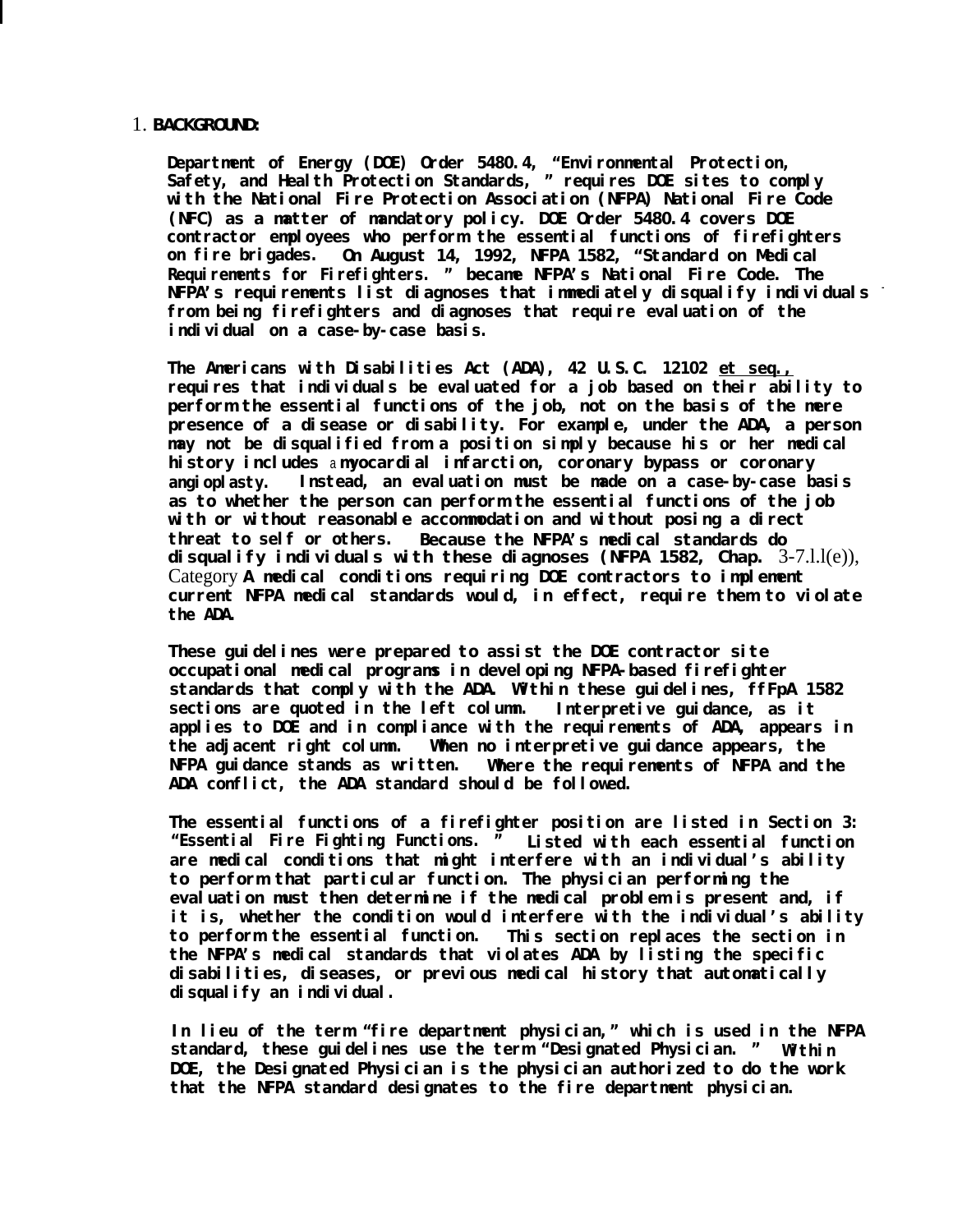**These guidelines apply to all firefighter applicants and current firefighters at DOE contractor sites, including those individuals in fire brigades who perform the essential functions of DOE firefighters. A medical evaluation will be performed on all firefighter applicants prior to Their appointment. Management will provide the DOE Designated Physician with a specific job task analysis prior to the medical evaluation of any firefighter applicant or current firefighter. The medical evaluation will be performed by the DOE Designated Physician, and the specific contents of the evaluation will be based on the essential functions of the job.**

**The essential functions described** in **this document are considered to be core essential functions. It is recognized that additional site-specific essential functions may be added to this list by the site as appropriate. The essential functions of a firefighter include those listed in these guidelines and those associated with the site-specific job tasks.**

**Sites are required to have a physical fitness program for all firefighters. The specific fitness program requirements have not as yet been defined. Pending issuance of a document defining these requirements, fire departments are responsible for developing and implementing an appropriate physical fitness program.**

**The Secretarial Officer (SO) is responsible for ensuring that these guidelines are disseminated.**

**The Site Occupational Medical Director (SOMD) is responsible for the performance of the Designated physician, and for ensuring that the Designated Physician is knowledgeable with regard to the essential functions and job tasks of the firefighters. The Designated Physician is the licensed medical professional responsible for medically certifying that. all firefighters are medically fit to perform their duties.**

**Pending the appointment of a Designated Physician for firefighters, the Designated Physician for security and protective forces will serve in this** capaci ty.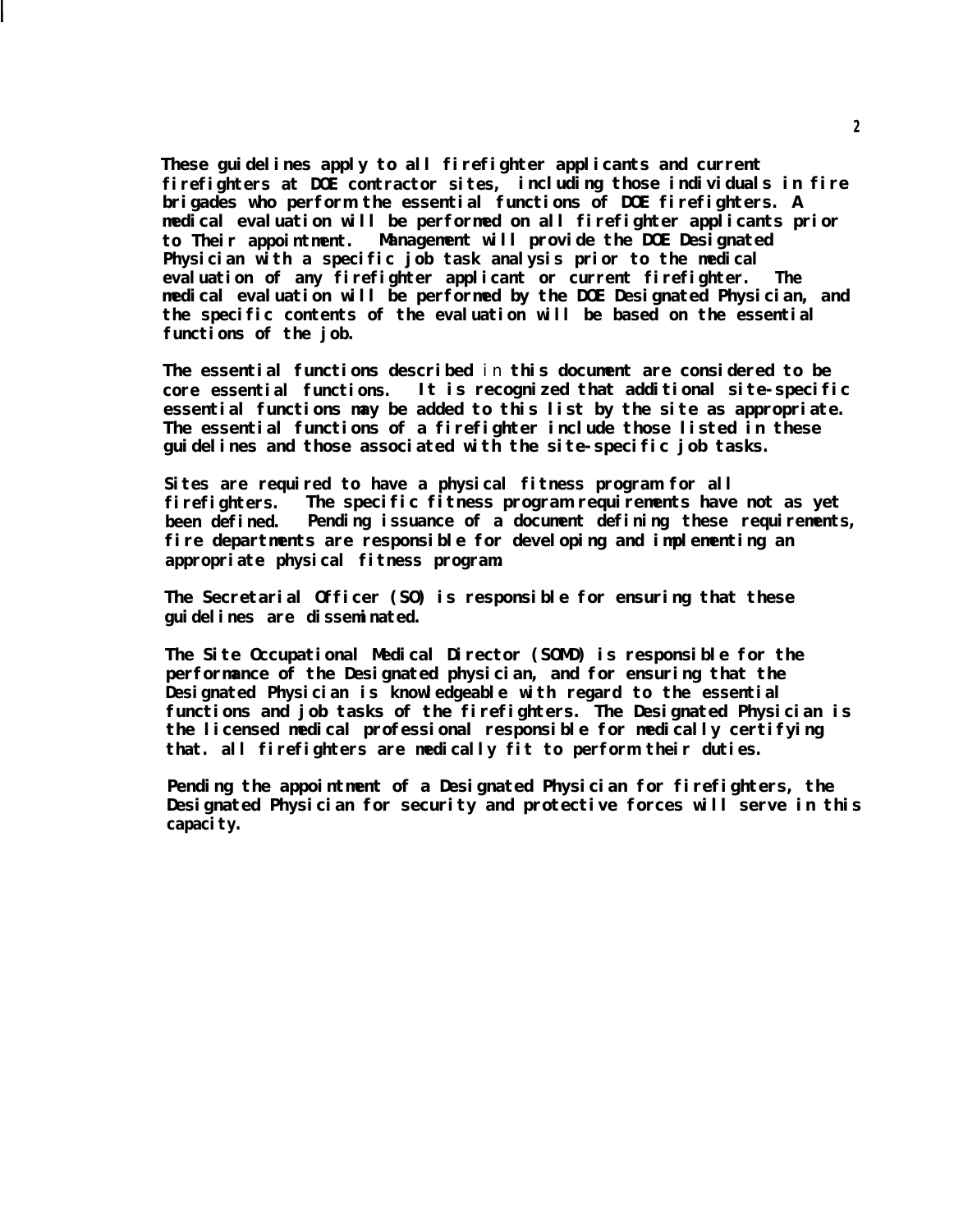**2. GUIDELINES:**

# **Medical** Requirements **for** Firefighters

1-1.1 **This standard contains medical requirements for firefighters, including full-time or part-time employees and paid or unpaid volunteers.**

1-1.2 These requirements are **applicable to organizations providing rescue, fire suppression, and other emergency services, including public, military, private, and industrial fire departments.**

1-1.3 **This standard does not apply 1-1.3 These guidelines also apply to industrial fire brigades, which also may be known as emergency emergency organizations whose brigades, emergency response teams, members perform the essential organizations, or mine emergency search and rescue and fire response teams. suppression. as defined in NFPA**

**1-2.1 The purpose of this standard 1-2.1 The purpose of these is to specify minimum medical guidelines is to specify minimum requirements for candidates 'and medical requirements consistent current firefighters. with the essential functions of**

# NFPA Standards DOE Interpretive Guidance

Chapter 1 Chapter 1

1-1 **Scope.** 1-1 Scope.

**fire teams, plant emergency functions of a firefighter, such as Standards 600 or 1500. These guidelines do not apply to individuals who provide a support function in conjunction with emergency response and who are not subjected to the physical demands of a firefighter, as determined by the Authority Having Jurisdiction.**

# 1-2 Purpose. **I** 1-2 Purpose.

**both candidates and current firefighters.**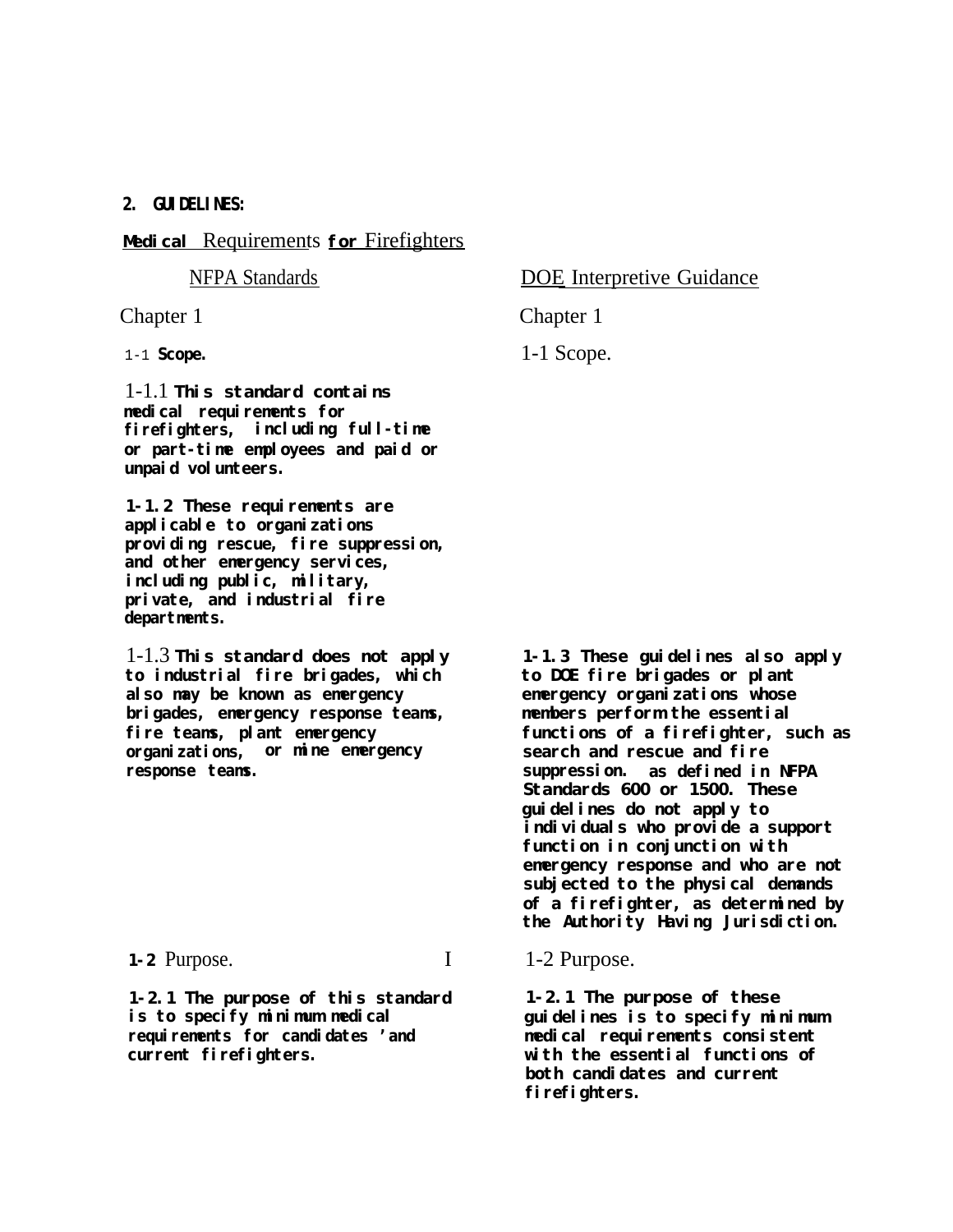**1-2.2 The implementation of the medical requirements outlined in this standard will help ensure that candidates and current firefighters will be medically capable of performing their required duties and will help to reduce the risk of injuries and illnesses.**

**1-2.3 Nothing herein is intended to restrict any jurisdiction from exceeding these minimum** requirements.

# **1-3 Implementation.**

**1-3.1 For candidates, the medical requirements of this standard shall be implemented when this standard is adopted by an authority having jurisdiction on an effective date specified by the authority having jurisdiction.**

# **Standard Interpretive Guidance**

**1-2.2 The implementation of the medical requirements outlined in these guidelines will help ensure that candidates and current firefighters will be medically capable of performing the essential functions of a firefighter without posing a direct threat to themselves or others.**

**1-2.3 Nothing herein is intended to restrict DOE or a DOE contractor from exceeding these minimum requirements. However, if site management proposes to establish** requirements other than those **listed, notice of such variance shall be submitted through the SO to the Director, Office of Occupational Medicine and Medical Surveillance. Variances from these guidelines should be justified and approved in accordance with the procedures established for "equivalences" and "exemptions" as defined in DOE Order 5480.7A. "Fire Protection. "**

**1-3" Implementation.**

**1-3.1 DOE Order 5480.4 requires DOE sites to comply with the NFPA National Fire Codes as a matter of policy. On August 14, 1992. NFPA 1582, "Standard on Medical** Requirements for Firefighters, " **became effective.**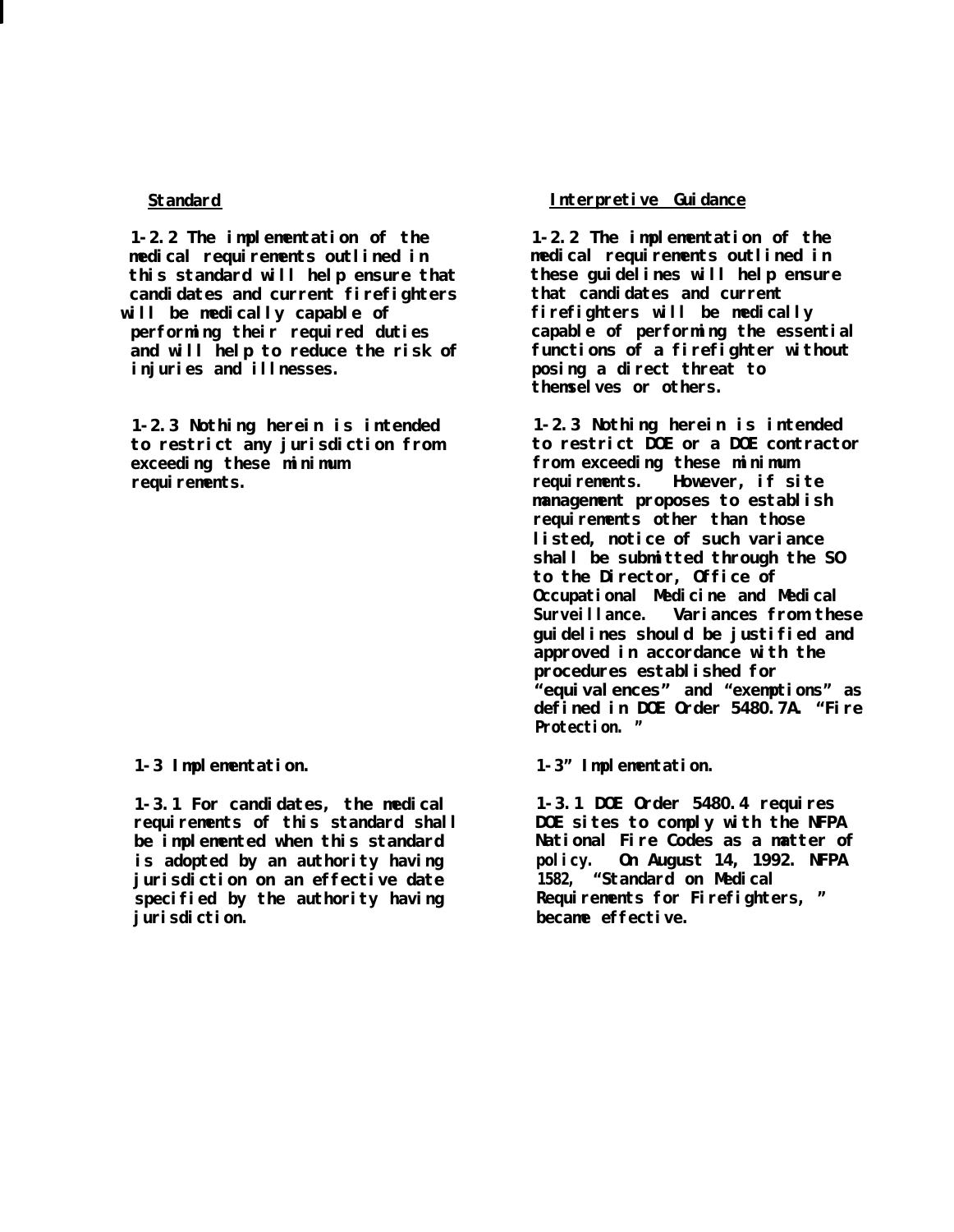**1-3.2 When this standard is adopted by a jurisdiction. the authority having jurisdiction shall set a date or dates for current firefighters to achieve compliance with the requirements of this standard and shall be permitted to establish a phased-in schedule for compliance with specific requirements of this standard in order to minimize personal and departmental disruption.**

**1-4 Definitions.**

**Approved. Acceptable to the "authority having jurisdiction. "**

**Authority Having Jurisdiction. The authority having jurisdiction is the organization, office, or individual responsible for "approving" equipment, an installation, or a procedure.**

**Candidate. A person who has made application to commence performance as a firefighter.**

**Category A Medical Condition. A medical condition that would preclude a person from performing as a firefighter in a training or** emergency operational environment **by presenting a significant risk to the safety and health of the person or others,**

### **Standard Interpretive Guidance**

**1-3.2 An implementation plan for compliance with these guidelines shall be submitted to the SO for review and approval within 120 days of publication. A copy of the implementation plan shall also be submitted to the Director, Office of Occupational Medicine and Medical Surveillance.**

**1-4 Definitions.**

**Authority Having Jurisdiction (AHJ) . Except as directed by the Secretarial Officers, the decisionmaking authority in matters concerning fire protection is the Heads of Field Organizations or their designees.**

**Candidate. A candidate is a person who has applied for and who has been offered a position as a firefighter, or a current employee who has made an application to commence performance as a firefighter.**

**Medical Condition. The DOE guidelines require that an individual who cannot perform all essential functions of the job, with or without reasonable accommodation, without posing a direct threat to self or others is not qualified to perform the essential functions of a firefighter. The individual's . inability may be associated with a medical condition or conditions. Every individual's capabilities**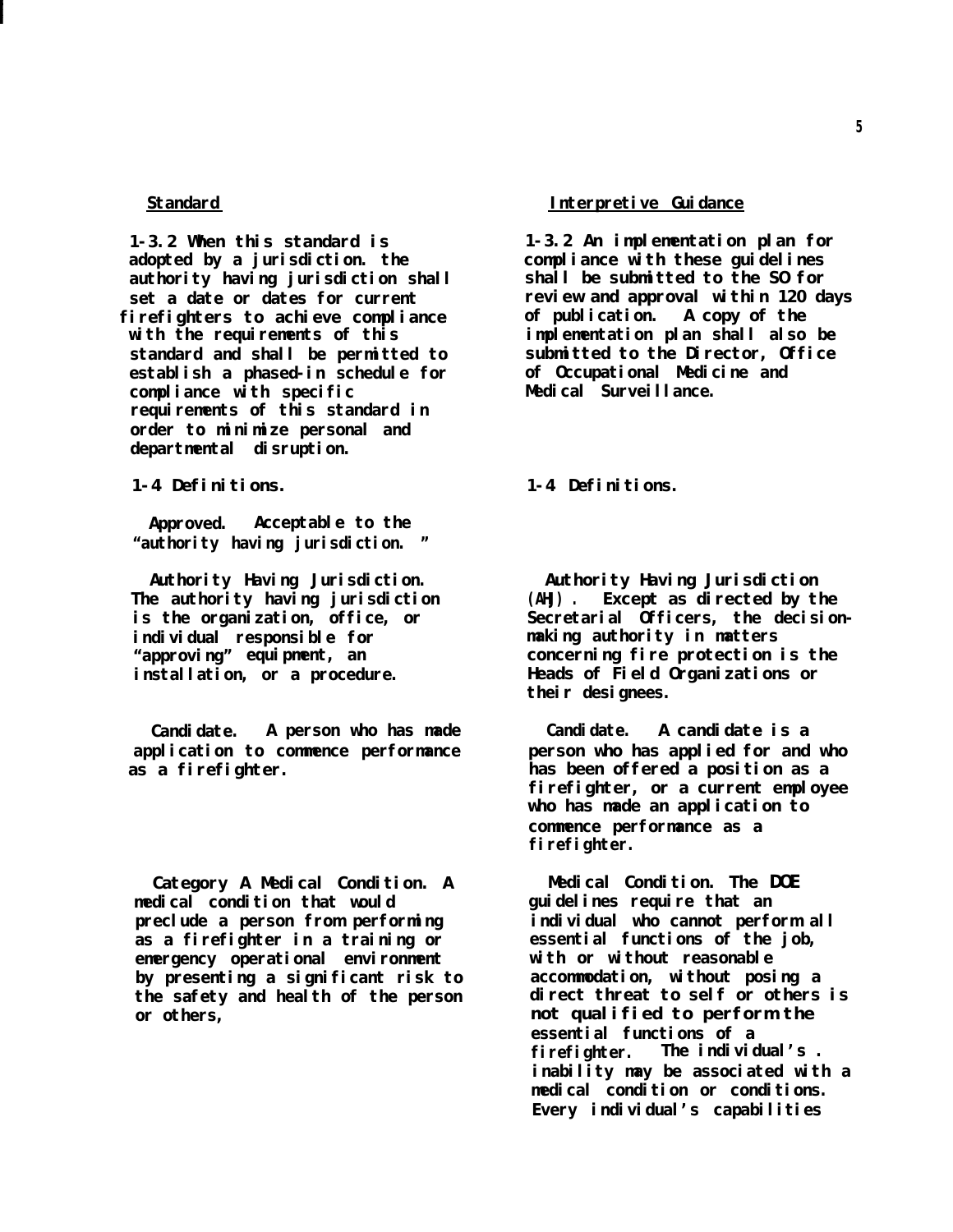**Category B Medical Condition. A medical condition that. based on its severity or degree. may preclude a person from performing as a firefighter in a training or emergency operational environment by presenting a significant risk to the safety and health of the person or others.**

**Current Firefighter. A person who is already a member and whose duties require the performance of essential fire-fighting functions.**

**Drug. Any substance. chemical, Drug. Any substance, chemical, prescribed medication that may prescribed medication that may affect the performance of the affect the ability of the**

# **Standard Interpretive Guidance**

**will be individually assessed to ensure that qualified individuals are not rejected on the basis of a mere diagnosis of a medical condition, even if such a condition would usually be assumed to be associated with inability to perform; e.g., Category A medical condition listed in NFPA 1583 (Chap. 3.7.1.1 (e)). The medical standards are addressed in section 3 by essential function, rather than by body system or disease.**

**Direct Threat. A direct threat is a significant risk of substantial harm to the health or safety of the individual or others that cannot be eliminated or reduced by reasonable accommodation, based on an individualized assessment of the individual's present ability to safely perform the essential functions of the job.**

**over-the-counter medication, or over-the-counter medication, or firefighter. individual to perform the essential functions of a firefighter.**

**Emergency Conditions. Activities Emergency Conditions. Activities** of the fire department, including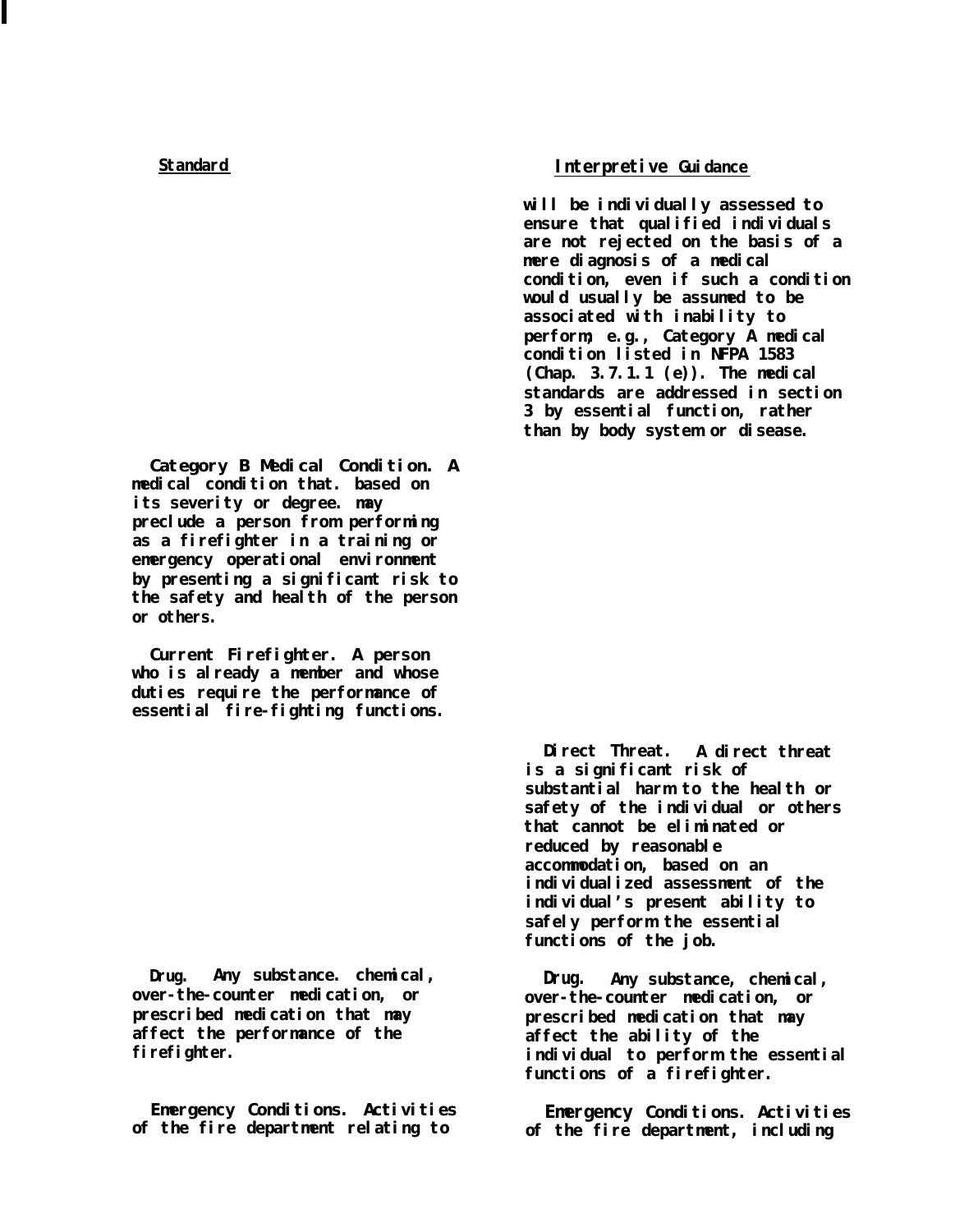**rescue, fire suppression, and special operations, including response to the scene of the incident and all functions performed at the scene.**

**Evaluation. See Medical Evaluation.**

**Fire Department Physician. The licensed doctor of medicine or osteopathy who has been designated by the fire department to provide professional expertise in the areas of occupational safety and health as they relate to emergency** servi ces.

**Firefighter. A member of a fire department whose duties require the performance of essential firefighting functions or substantially similar functions.**

**Medical Evaluation. The analysis of information for the purpose of making a determination of medical certification. Medical evaluation may or may not include a medical examination.**

## **Interpretive Guidance**

**drills and exercises. relating to rescue, fire suppression, and special operations, including response to the scene of an incident and all functions performed at the scene.**

**Essential Functions of the** Job. **The essential functions are those fundamental job duties of firefighters that must be performed with or without reasonable accommodation.**

**Designated Physician. The licensed doctor of medicine or osteopathy who has been designated by the SOMD and approved by the SO with the concurrence of the Director, Office of Occupational Medicine and Medical Surveillance, to provide professional expertise in the areas of occupational medicine as it relates to the essential functions of firefighters (See section 2-2.2).**

**Firefighter. A member of a fire department, fire brigade, or an emergency response team whose duties require readiness and response to the performance of essential fire-fighting functions, or substantially similar functions, as those listed in section 5.**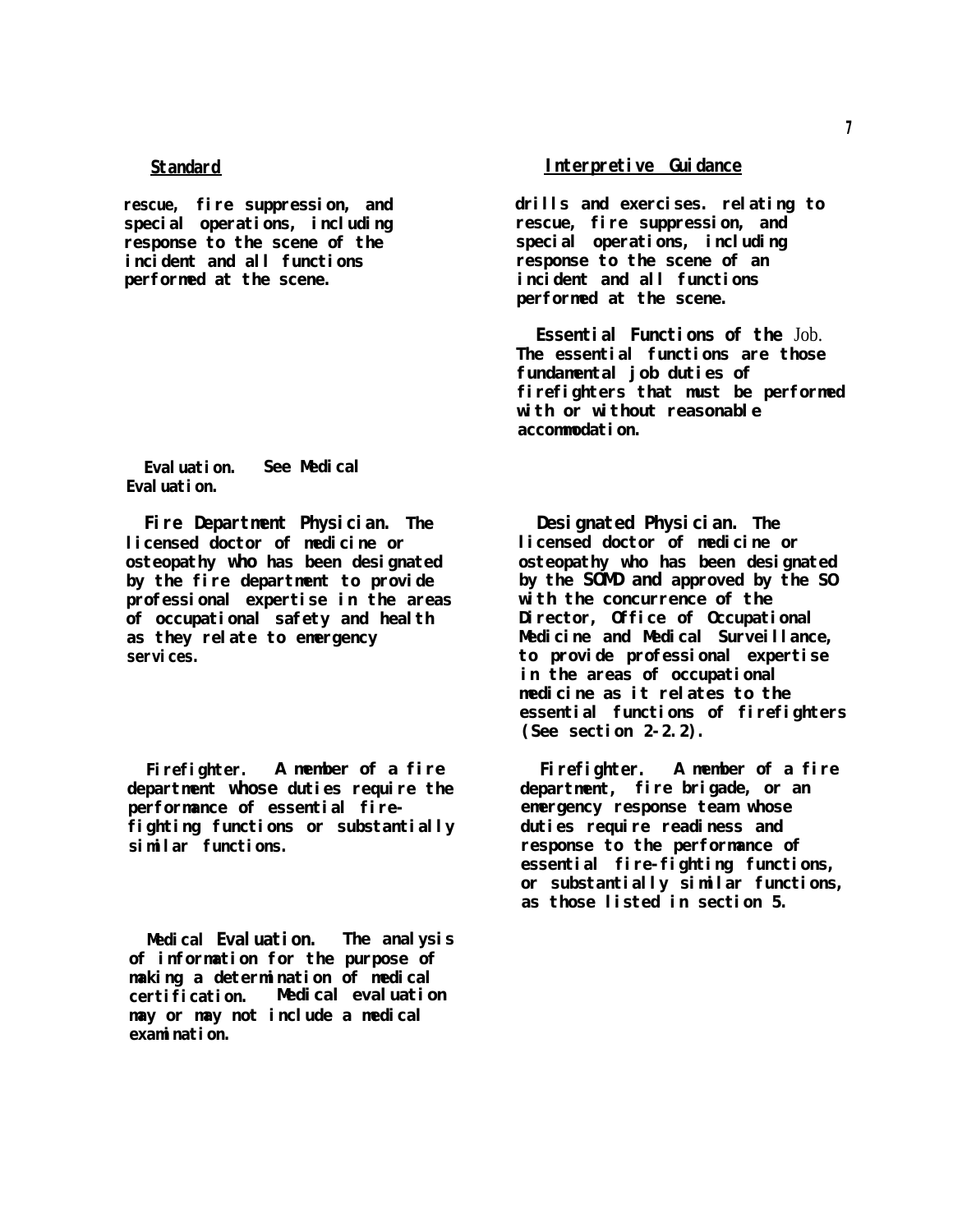**Medical Examination. An examination performed or directed by the fire department physician that incorporates the components described in 2-4.1.4.**

**Medically Certified. A determination by the fire department physician that the candidate or current firefighter meets the medical requirements of this standard.**

**Member. A person involved in performing the duties and responsibilities of a fire department. under the auspices of the organization. A fire department member may be a fulltime or part-time employee. or a paid or unpaid volunteer, may occupy any position or rank within the fire department, and may or may not engage in emergency operations.**

**Chapter 2 Medical Process**

**2-1 Medical Evaluation Process.**

**2-1.1 The fire department shall establish and implement a medical evaluation process for candidates and current firefighters.**

# **Standard Interpretive Guidance**

**Medical Examination. An examination performed or directed by the Designated Physician that incorporates the components described in section 2-4.1.4.**

**Medically Certified. A determination by the Designated Physician that the candidate or current firefighter meets the** medical requirements of the **standard.**

**Site Occupational Medical Director. The physician responsible for the overall direction and operation of the site occupational medical program.**

**Site Occupational Medical Program. The occupational medical program or occupational medical department established by the contractor as required by DOE Order 5480.8A.**

**Chapter 2 Medical Process**

**2-1 Medical Evaluation Process.**

**2-1.1 The fire department, in cooperation with the SOMD, shall establish and implement a medical evaluation process for candidates and current firefighters.**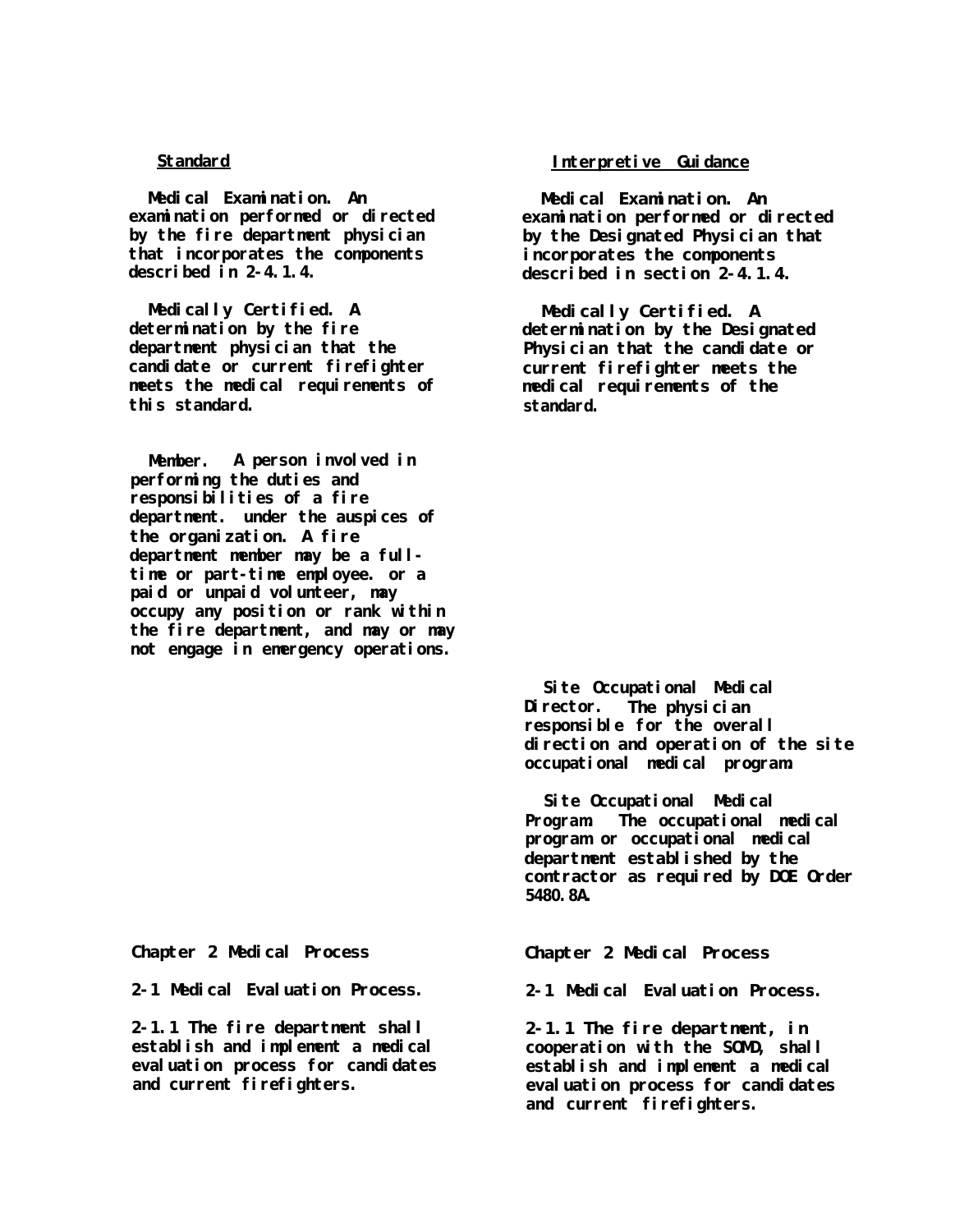**2-1.2 The medical evaluation process shall include preplacement medical evaluations, periodic medical evaluations, and return-toduty medical evaluations.**

**2-1.3 The fire department shall 2-1.3 The fire department, in ensure that the medical evaluation process and all medical evaluations meet all the requirements of this section.**

**2-1.5 Each candidate or current firefighter shall, on a timely basis, report to the fire department physician any exposure or medical condition that may interfere with the ability of the individual to perform as a firefighter.**

**2-2 Fire Department Physician.**

**2-2.1 The fire department physician shall be a licensed doctor of medicine or osteopathy.**

# **Standard Interpretive Guidance**

**cooperation with the SOMD, shall ensure that the medical evaluation process and all medical evaluations meet all the requirements of this section.**

**2-1.4 Each candidate or current firefighter shall cooperate, participate. and comply with the medical evaluation process and shall provide complete and accurate information to the fire department physician.**

**2-1.5 Each candidate or current firefighter shall report to the Designated Physician any exposure or medical condition that may interfere with the ability of the individual to perform the essential functions of a firefighter. The firefighter shall report to the site occupational medical program facility for a determination of fitness for duty by the Designated Physician when medication is started or when the dosage is changed for a medication that could cause a change in the individual's ability to perform the essential functions of a firefighter.**

**2-2 Designated Physician.**

**2-2.1 The Designated Physician shall be a licensed doctor of medicine or osteopathy who is associated with a DOE site occupational medical program.**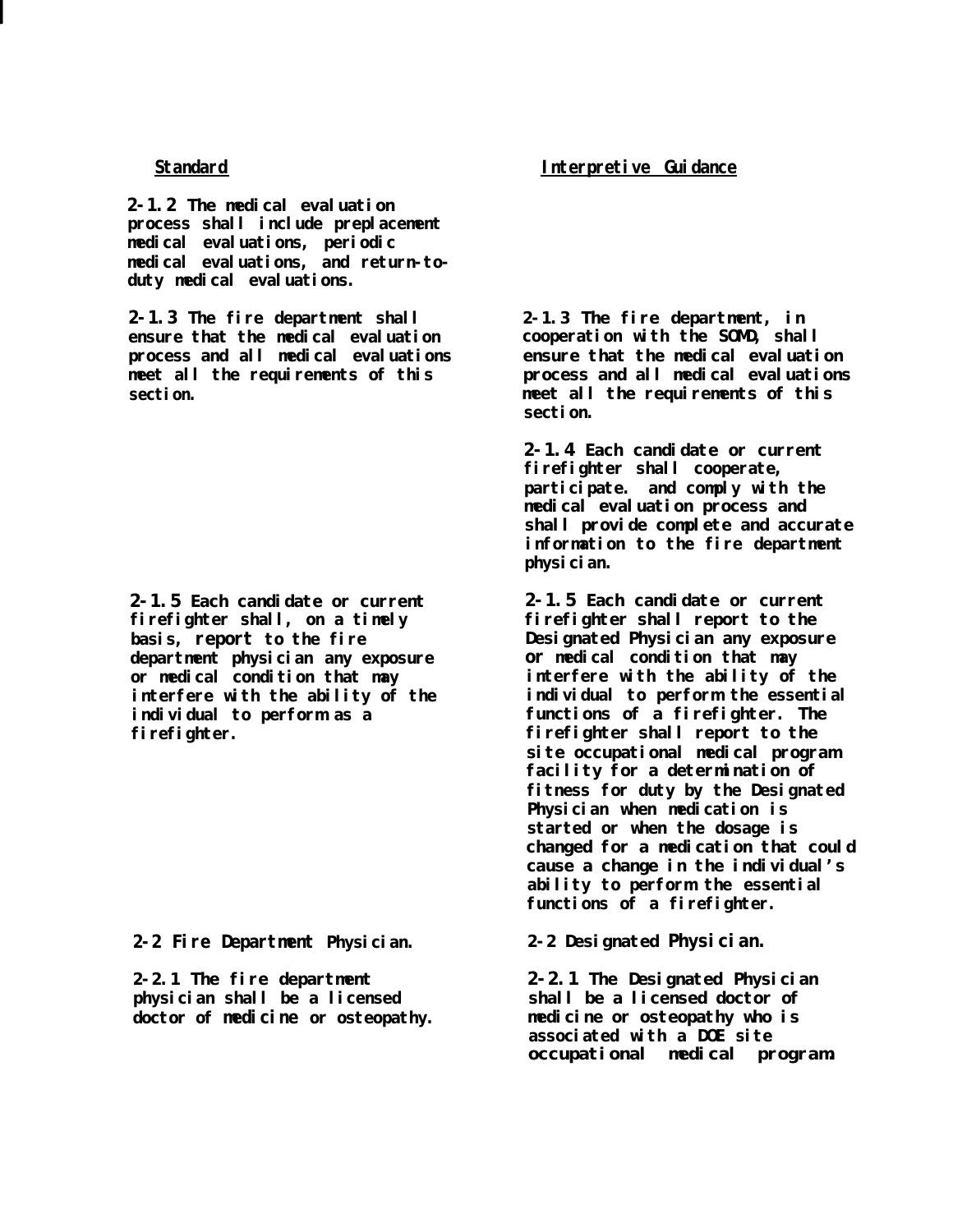**2-2.2 The fire department physician should be qualified to provide professional expertise in the areas of occupational safety and health as they relate to emergency services.**

**2-2.3 For the purpose of conducting medical evaluations, the fire department physician shall understand the physiological and psychological demands placed on firefighters and shall understand** the environmental conditions under **which firefighters must perform.**

**2-2.4 The fire department physician shall evaluate the person to ascertain the presence of any medical conditions listed in this standard.**

# **Interpretive Guidance**

**2-2.2 The Designated Physician should be qualified to provide professional expertise in the areas of occupational medicine as they relate to essential functions of firefighters. This qualification is reviewed and approved by the Director, Office of Occupational Medicine and Medical Surveillance, at the time of the initial designation following submission of a request for such approval, through the SO, from the SOMD. The letter describes the relevant training, experience and licensure, and includes copies of the physician's curriculum vitae and his/her current, valid medical license. The Designated Physician is required to report problems with his or her licensure or hospital privileges to the SOMD within 10 working days. The SOMD shall monitor the performance and annually provide the Office of Occupational Medicine and Medical Surveillance with the current status of each Designated Physician.**

**2-2.3 For the purpose of conducting medical evaluations, the Designated Physician shall be responsible for understanding the physiological and psychological demands placed on firefighters and the environmental conditions under which firefighters must perform. Management shall provide the Designated Physician with each firefighter's specific job task analysis before each comprehensive medical evaluation.**

**2-2.4 The Designated Physician shall ascertain the ability of the individual to perform the essential functions of the job, using such examination, consultation, and testing elements as necessary.**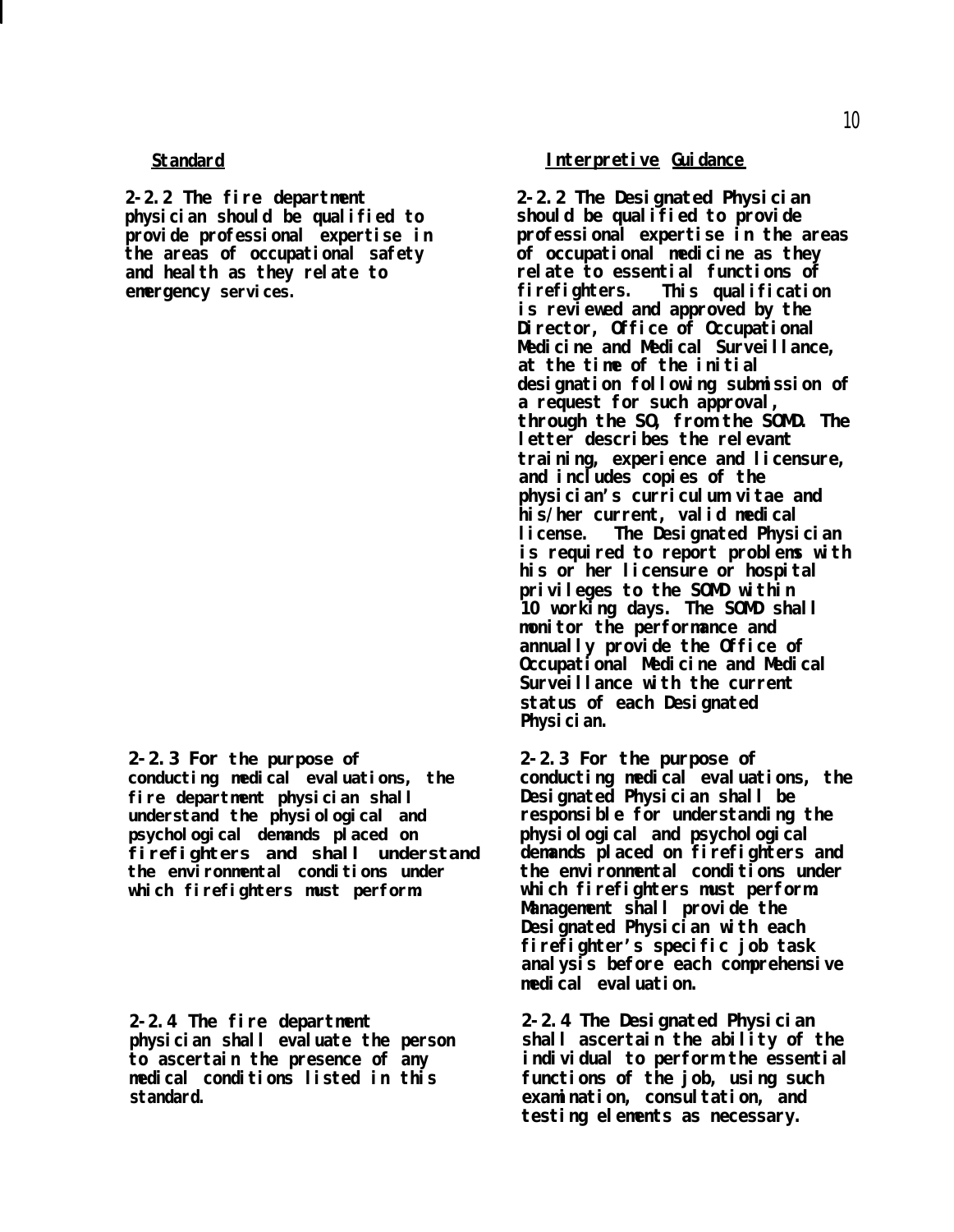**2-2.4.1 When medical evaluations are conducted by a physician other than the fire department physician, the evaluation shall be reviewed and approved by the fire department physician.**

**2-3 Preplacement Medical Evaluation.**

**2-3.1 The candidate shall be certified by the fire department physician as meeting the medical requirements of chapter 3 of this standard prior to entering into a training program to become a firefighter or performing in an emergency operational environment as a firefighter.**

**2-3.2 The candidate shall be evaluated according to the medical requirements of chapter 3 of this standard to assess the effect of medical conditions on the candidate's ability to perform as a firefighter.**

**2-3.3 A candidate shall not be certified as meeting the medical requirements of this standard if the fire department physician determines that the candidate has any Category A medical condition specified in chapter 3 of this standard.**

### **Interpretive Guidance**

**2-2.4.1 The Designated Physician shall conduct or supervise the examination and interpret and document the associated medical information and the presence of medical conditions in the site occupational medical record. The decision of the Designated Physician must be conveyed in writing to management and to the examinee. The Designated Physician shall identify any essential functions the individual cannot perform and may recommend rehabilitation or other actions necessary for the individual to attain this ability.**

**2-3 Preplacement Medical Evaluation.**

**2-3.1 The candidate shall be certified by the Designated Physician as meeting the medical requirements of these guidelines prior to entering into a training program to become a firefighter or performing in an emergency operational environment as a firefighter.**

**2-3.2 The candidate shall be evaluated according to these guidelines to assess the effect of medical conditions on the candidate's ability to perform the essential functions of a firefighter.**

**2-3.3 A candidate shall not be certified as meeting the medical** requirements of these guidelines if **the Designated Physician determines that the candidate cannot perform each of the essential functions of a firefighter with or without reasonable accommodation and without posing a direct threat to self or others.**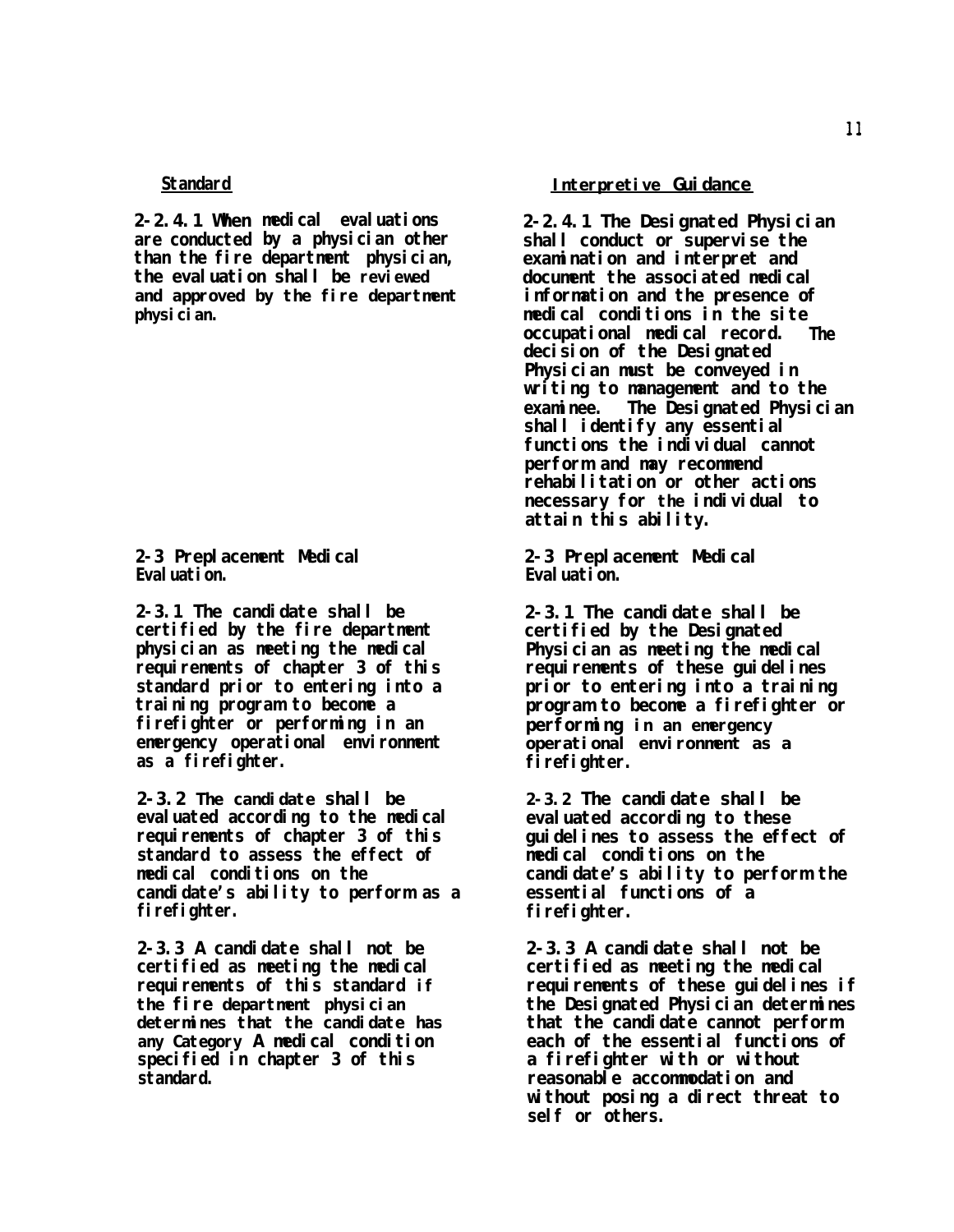**2-3.4 A candidate shall not be certified as meeting the medical requirements of this standard if the fire department physician determines that the candidate has a** Category B medical condition **specified in chapter 3 of this standard that is of sufficient severity to prevent the candidate from performing, with or without reasonable accommodation. the essential functions of a firefighter without posing a significant risk to the safety and health of the candidate or others.**

**2-3.4.1 The determination of whether there is reasonable accommodation shall be made by the authority having jurisdiction in conjunction with the fire department physician.**

**2-3.5** If **the candidate presents with an acute medical problem or newly acquired, chronic medical condition that interferes with the candidate's ability to perform the functions of a firefighter, medical certification shall be postponed until the person has recovered from this condition and presents to the fire department for review.**

**2-4 Periodic Medical Examination.**

**2-4.1 The current firefighter shall be annually certified by the fire department physician as** meeting the medical requirements of **chapter 3 of this standard to determine that firefighter's medical ability to continue participating in a training or emergency operation environment as a firefighter.**

**2-3.4.1 The determination of whether there is reasonable accommodation shall be made by contractor management in conjunction with the Designated Physician.**

**2-3.5 If the candidate has acute medical problems or a newly acquired, chronic medical condition that interferes with the candidate's ability to perform the essential functions of a firefighter, medical certification shall be postponed until the person has recovered from this condition and reports to the fire department for review.**

**2-4 Periodic Medical Examination.**

**2-4.1 The current firefighter shall be annually certified by the Designated Physician as medically able to perform all of the essential functions of a firefighter.**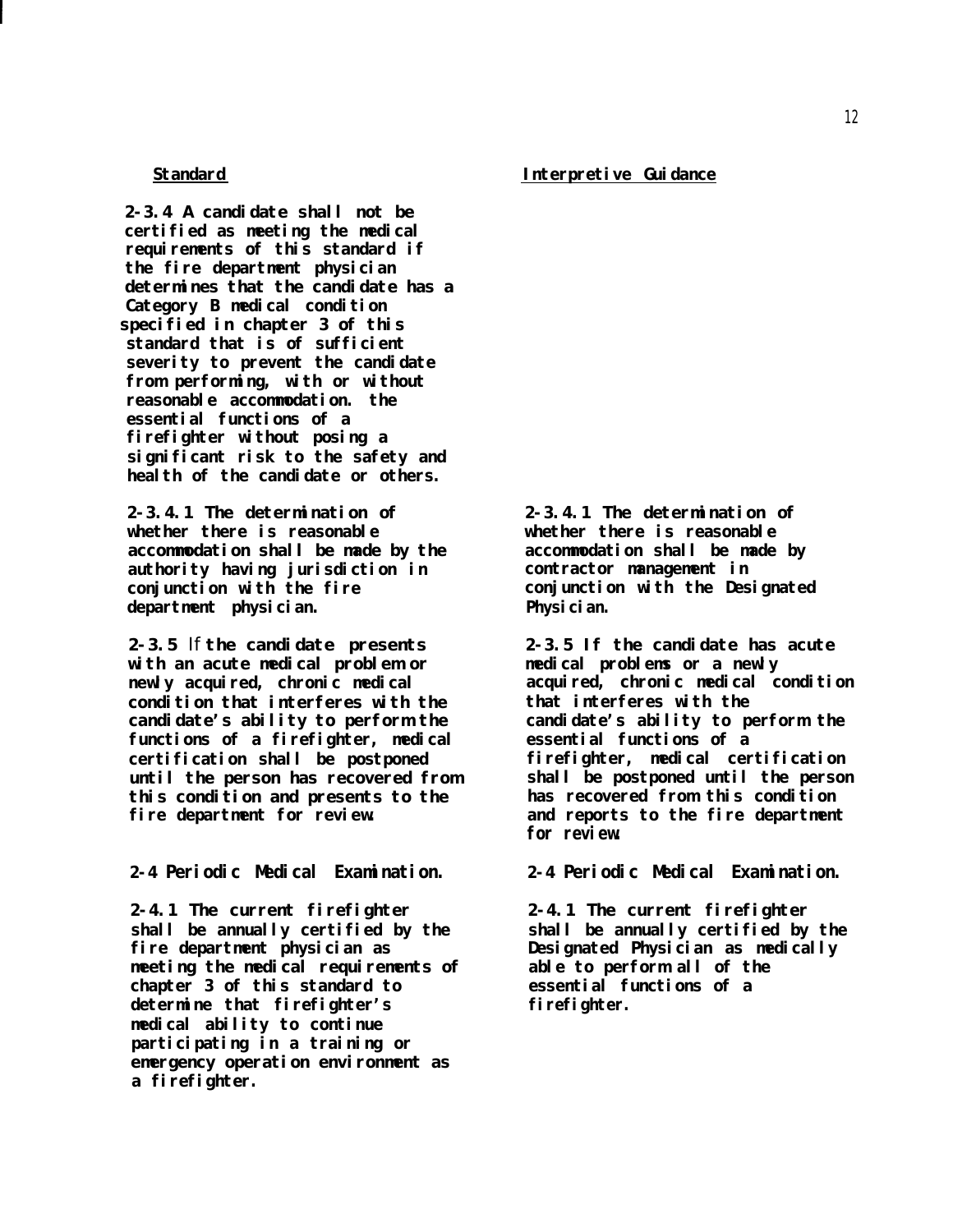**2-4.1.1 The components of the annual medical evaluation specified in 2-4'. 1.2 of this section shall be permitted to be performed by qualified personnel as authorized by the fire department physician.** When other qualified personnel are **used, the fire department physician shall review the data gathered during the evaluation.**

**2-4.1.2 The annual medical evaluation shall consist of:**

**(a) an interval medical history:**

**(b) an interval occupational history, including significant exposures;**

- **(c) height and weight: and**
- **(d) blood pressure.**

**2-4.2 A current firefighter shall not be certified as meeting the medical requirements of this standard if the fire department physician determines that the firefighter has any Category A medical condition specified in chapter 3 of this standard.**

**2-4.3 A current firefighter shall not be certified as meeting the medical requirements of this standard if the fire department physician determines that the firefighter has a Category B**

### **Interpretive Guidance**

**2-4.1.1 The components of the annual medical evaluation specified in section 2-4.1.2 of these guidelines may be performed by qualified personnel, as authorized by the Designated Physician remains responsible to interpret and sign the certification. The other occupational health examiner should be under the personal supervision . of the Designated Physician.**

**2-4.1.2 The annual medical examination shall include the elements of the comprehensive medical examination listed in DOE Order 5480.8A, and:**

**(a) Additional medical tests, consultations or evaluations, as deemed necessary by the Designated Physician, to determine the candidate's ability to perform the essential functions of a firefighter or the need for temporary work restrictions;** and

**(b) All examination elements, tests, or measurements that are** hecessary for required, concurrent **medical certifications or medical surveillance programs for which the firefighter is enrolled, including pulmonary function testing necessary to evaluate the ability to use respirators.**

**2-4.2 A current firefighter shall not be certified if the Designated Physician determines that the candidate cannot perform all the essential functions of a firefighter. These essential functions include those functions listed in these guidelines and those associated with the specific job task analysis.**

**2-4.3 A current firefighter shall not be certified if the Designated Physician determines that the candidate cannot perform the essential functions of a firefighter. Section 5 of the**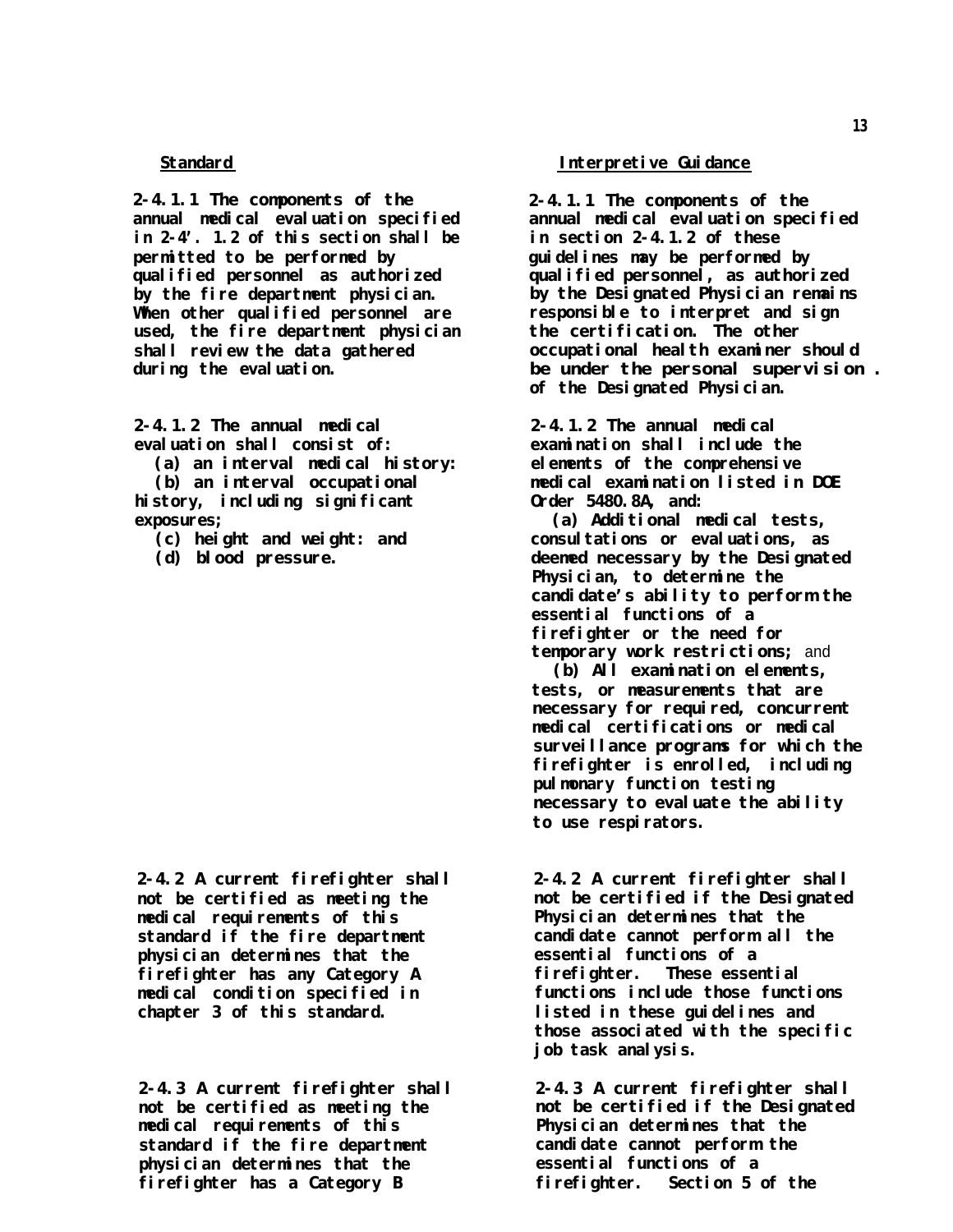medical **condition specified in chapter 3 of this standard that is of sufficient severity to prevent** the **firefighter from performing,** with **or without reasonable accommodation, the essential , functions of a firefighter without posing a significant risk to** the **safety and health of the firefighter or others.**

**2-4.3.1 The determination of reasonable accommodation shall be** made by the **authority having jurisdiction in conjunction with the fire department physician.**

**2-4.4** If **a current firefighter presents with an acute illness or** recently acquired, chronic medical **condition, the evaluation shall** be **deferred until the firefighter has** recovered from the condition and **presents** to **the fire department to return to duty.**

**2-5 Return-to-Duty Medical Evaluation.**

**2-5.1 A current firefighter who** has **been absent from duty for a medical condition of a nature or duration that may affect performance as a firefighter shall be evaluated by the fire department physician before returning to duty.**

### **Standard Interpretive Guidance**

**guidelines may be used as a checklist of conditions that may be associated with an inability of the individual to perform each essential function.** If a **listed or similar condition is diagnosed, the Designated Physician shall document in the medical record why the individual with that condition is, or is not, able to perform the essential functions of a firefighter.**

**2-4.3.1 A determination of reasonable accommodation shall be made by management** in **conjunction with the Designated Physician.**

**2-4.4 If the current firefighter presents with an acute medical problem or newly acquired, chronic medical condition that interferes with the candidate's ability to perform the essential functions of a firefighter, medical evaluation may be postponed until that person has recovered from** the **condition and presents to the occupational medical program for** review.

**2-5 Return-to-Work Medical Evaluation.**

**2-5.1 A current firefighter who has been absent from duty for a medical condition of a nature or duration that may affect performance as a firefighter shall be evaluated by the Designated Physician before returning** to **duty. All such return-to-work evaluations shall be reviewed and signed by the Designated Physician. The responsibility for giving medical clearance for return to work as a firefighter rests with the Designated Physician.**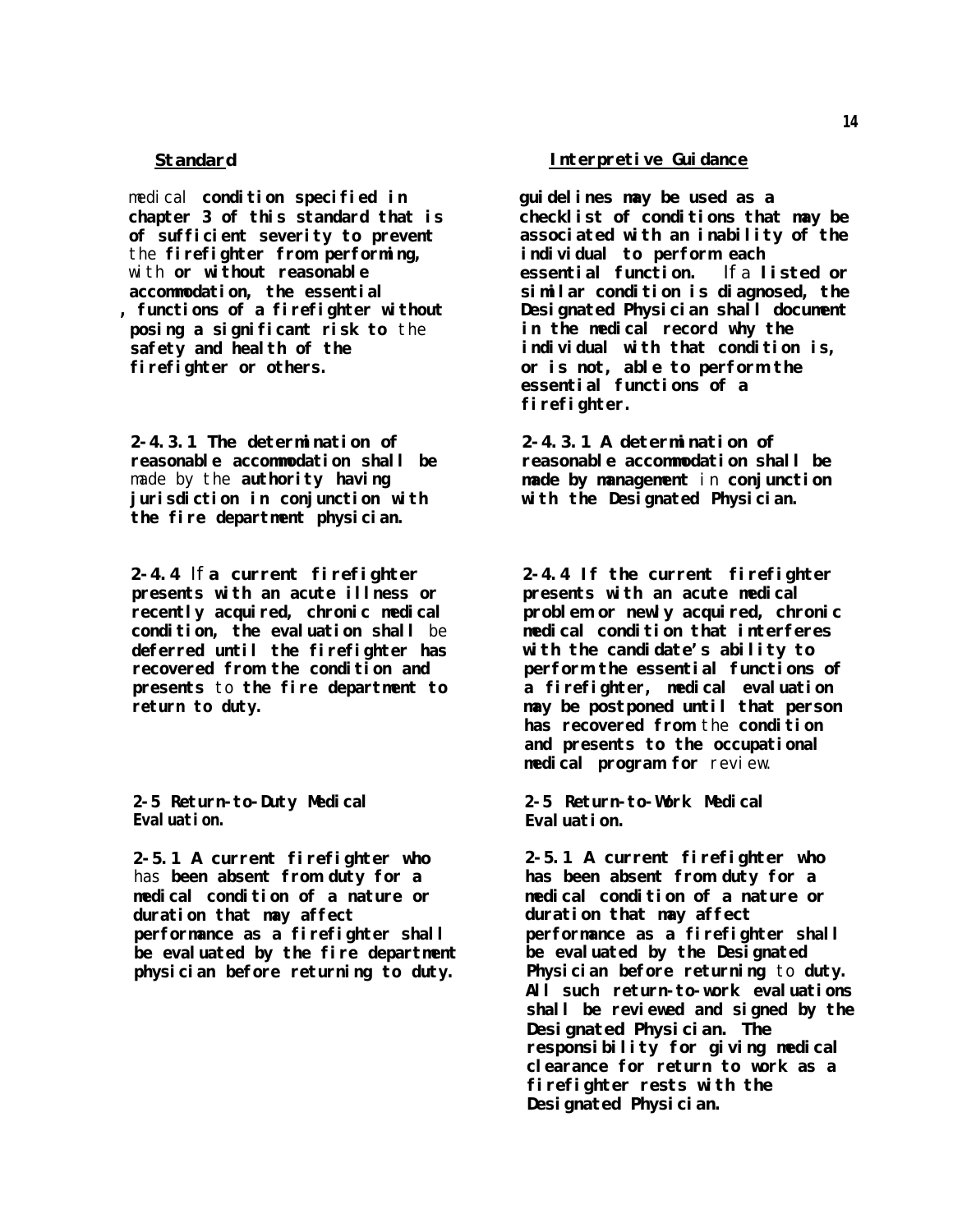**2-5.2 The fire department physician shall not medically certify the current firefighter for return to duty if any Category A medical condition specified in chapter 3 of this standard is present.**

**2-5.3 The fire department physician shall not medically certifythe current firefighter for return to duty if any Category ,B medical condition specified in chapter 3 of this standard is present that is determined to be severe enough to affect the firefighter s performance as a firefighter. The fire department physician, in conjunction with the authority having jurisdiction, shall take into account the firefighter's current duty assignment and alternative duty assignments or other programs that would allow a firefighter to gradually return to full duty.**

**2-6 Medical Evaluation Records, Results, Reporting, and Confidentiality.**

**2-6.1 All medical information collected as part of a medical evaluation shall be considered confidential medical information and shall be released by the fire department physician only with the specific written consent of the candidate or current firefighter.**

**2-6.2 The fire department physician shall report the results candidate or current firefighter, or current firefighter, including including any medical condition(s) any medical condition(s) disclosed evaluation and the recommendation the recommendation as to whether** as to whether the candidate or **certified to perform as a to perform as a firefighter. firefighter.**

### **Standard Interpretive Guidance**

**2-5.2 & 2-5.3 A firefighter wishing to return to work shall not be certified if the Designated Physician determines that the candidate cannot perform all of the essential functions of a firefighter.**

**2-6 Medical Evaluation Records, Results, Reporting, and Confidentiality.**

**2-6.1 All medical information collected as part of a medical evaluation shall be considered confidential medical information and shall be released only with the specific written consent of the candidate or current firefighter, except as permitted or required by law or regulation.**

**2-6.2 The Designated Physician shall report the results of the of the medical evaluation to the medical evaluation to the candidate disclosed during the medical during the medical evaluation and current firefighter is medically firefighter is medically certified**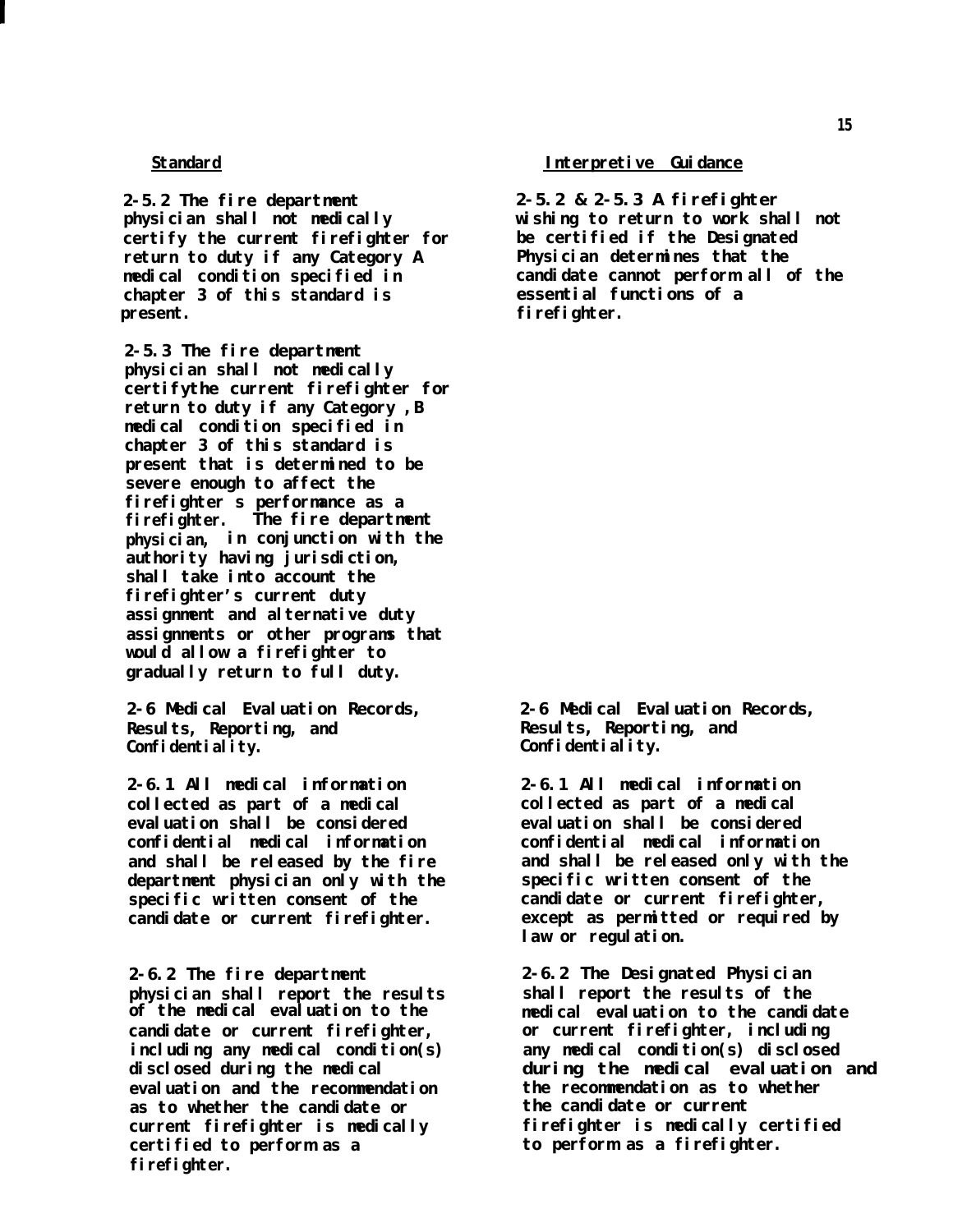**disclosed during the medical during the medical evaluation and evaluation and the recommendation the recommendation as to whether as to whether the candidate or the candidate or current certified to perform as a to perform as a firefighter. firefighter.**

**2-6.3 The fire department physician shall inform the fire department only as to whether or not the candidate or current firefighter is medically certified to perform 'as a firefighter. The specific written consent of the candidate or current firefighter shall be required to release confidential medical information to the fire department.**

**including any medical condition(s) any medical condition(s) disclosed current firefighter is medically firefighter is medically certified**

> **2-6.3 The Designated Physician shall inform the fire department only as to whether or not the candidate or current firefighter is medically certified to perform as a firefighter. The specific written consent of the candidate or current firefighter shall be required to release this confidential medical information to the fire department or to others. except as required by law or regulation.**

**3. ESSENTIAL FIREFIGHTING FUNCTIONS:**

**These essential functions are those that firefighters are expected to perform at emergency incidents and may be required to perform in training drills and emergency exercises. They are derived from the performance objectives stated in NFPA** 1001," Standard **for Firefighter Professional Qualifications. "**

- **3-1 General Essential Functions. The examinee shall possess mental, sensorial, and motor skills as required to perform safely and effectively all essential job duties described below and those additional essential functions that are derived from the specific jobtask analysis that is developed for** each **firefighter. The specific job task analysis will be submitted to the Designated Physician prior to each medical evaluation of the candidate or current firefighter. The general essential functions include:**
	- 3-1.1 **The ability to be stable with regards to consciousness and the control of voluntary motor functions, and to have the functional capacity to respond appropriately to routine and emergency situations of the job;**
	- **3-1.2 The ability to maintain the mental alertness, deductive and inductive reasoning, memory, and reliable judgment necessary to perform all essential functions without posing a direct threat to** self **or others;**
	- **3-1.3 Acuity of senses and ability of expression sufficient to allow essential, accurate communication by written, spoken, audible, visible, or other signals, while using required personal protective or other equipment; and**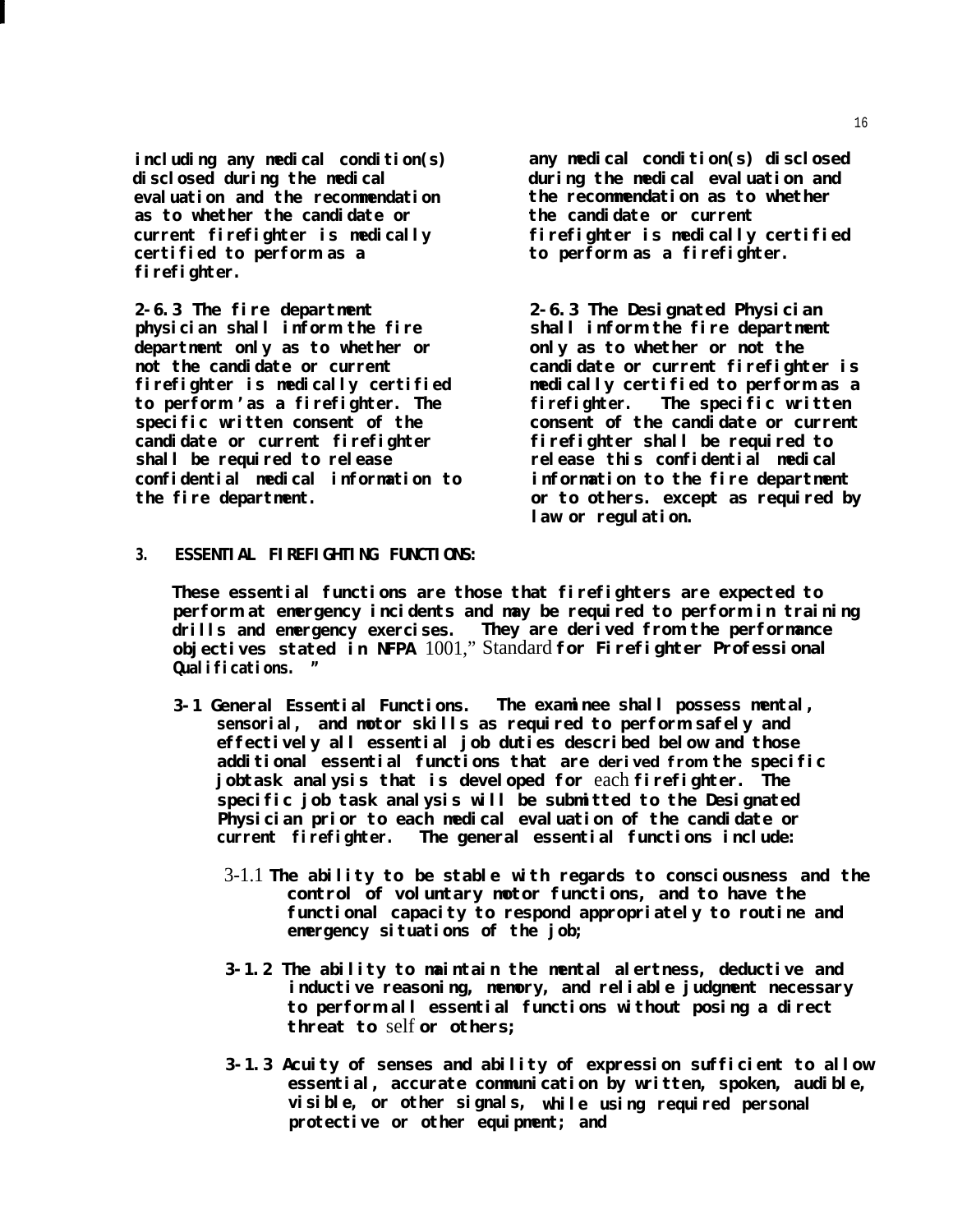- **3-1.4 Motor power, dynamic strength, range of motion, neuromuscular coordination, stamina, gross body coordination, and dexterity adequate to perform essential functions under all required, routine and emergency duties.**
- **3-2 Specific Essential Functions. Each standard, firefighter essential function is listed with examples of medical conditions that may affect the ability of the individual to perform that function. These conditions, or others, when found to be present, require the Designated Physician to determine and record why that individual is, or is not, qualified to perform all the essential functions.**
- **3-2a The individual must be stable with regard to consciousness and the control of voluntary motor functions andhave the functional capacity to respond appropriately to routine and emergency situations.**
- **3-2a Examples of medical conditions that may affect performance include:**
	- **1. All uncontrolled seizure disorders;**
	- **2. Myocardial insufficiency;**
	- **3. Congestive heart failure;**
	- $4<sub>0</sub>$ **Documented predisposition to heat stress;**
	- **5. Malignant diseases not in remission;**
	- **6. Severe congenital deformities of the spine, trunk, or limbs; and**
	- **7. Narcolepsy.**
- **3-2b Operate both as a member of a team and independently at incidents of uncertain duration.**
- **3-2b Examples of medical conditions that may affect performance include:**
	- **1. Diabetes mellitus requiring careful control through management of diet, timed exercise, and/or insulin;**
	- **2. Sleep disorders;**
	- **3. Addison's Disease (adrenal insufficiency);**
	- **4. Allergic respiratory disorder; and**
	- **5. Disorders producing orthostatic hypotension.**
- **3-2c Spend extensive time outside exposed to the elements.**
- **3-2c Examples of medical conditions that may affect performance include:**
	- 1. **Congenital ectodermal dysplasia;**
	- **2. Raynaud's Syndrome;**
	- **3. Chronic sinusitis;**
	- **4. Bronchial asthma; and**
	- **5. Severe arthritis.**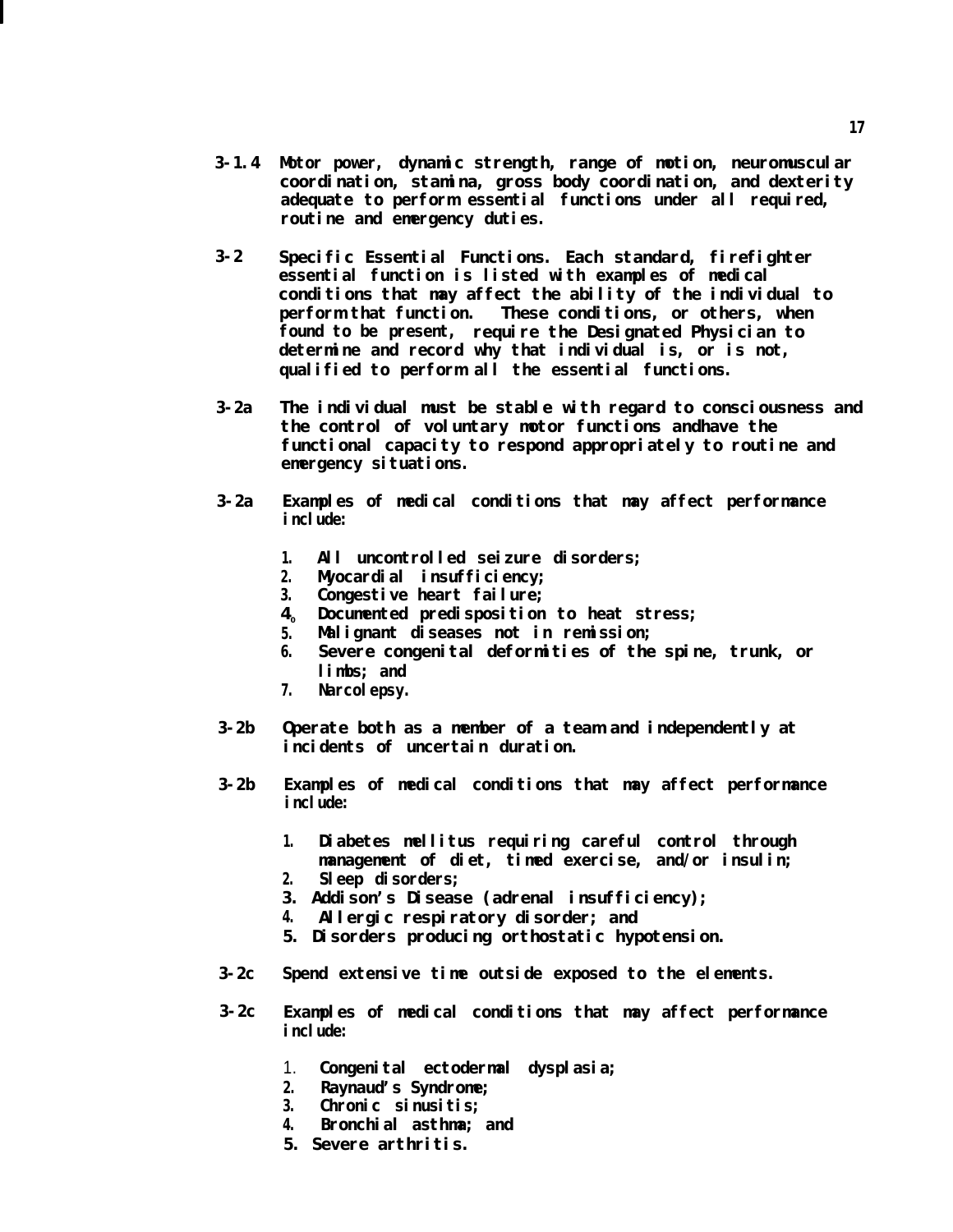- **3-2d Tolerate extreme fluctuations in temperature while performing duties. Must perform physically demanding work in hot (up to 400° F), humid (up to 100% humidity) atmosphere while wearing equipment that significantly impairs body-cooling mechanisms.**
- **3-2d Examples of medical conditions that may affect performance** include:
	- 1. **Bronchial asthma:**
	- **2. Diabetes mellitus:**
	- **3. Pregnancy (after 1st trimester);**
	- **4. Chronic sinusitis:**
	- **5. Use of neuroleptic drugs (e.g., Thorazine); and**
	- **6. Eczema.**
- **3-2e** Experience frequent transition from hot to cold and from humid **to dry atmospheres.**
- **3-2e Examples of medical conditions that may affect performance include:**
	- **1. Bronchial asthma;**
	- **2. Chronic sinusitis;**
	- **3. Arthritis; and**
	- **4. Eczema.**
- **3-2f Work, including walking, standing, pulling, and pushing in wet, icy, or muddy areas.**
- **3-2f Examples of medical conditions that may affect performance include:** 
	- **1. Neuromuscular injuries to the spine, or lower extremities with residual dysfunction of gait;**
	- **2. Cerebral Palsy:**
	- **3. Amyotrophic lateral sclerosis;**
	- **4. Muscular atrophies;**
	- **5. Arthritis;**
	- **6. Cerebral vascular accident with residual' dysfunction of gait; and**
	- **7. Neurological disorders with ataxia.**
- **3-2g Perform a variety of tasks on slippery, hazardous surfaces, such as on rooftops or ladders.**
- **3-2g Examples of medical conditions that may affect performance include:**
	- **1. Labyrinthine or vestibular disorders with vertigo;**
	- **2. Severe limitations of motion of joints;**
	- **3. All uncontrolled seizure disorders;**
	- **4. Ataxias; and**
	- **5. Progressive muscular dystrophy.**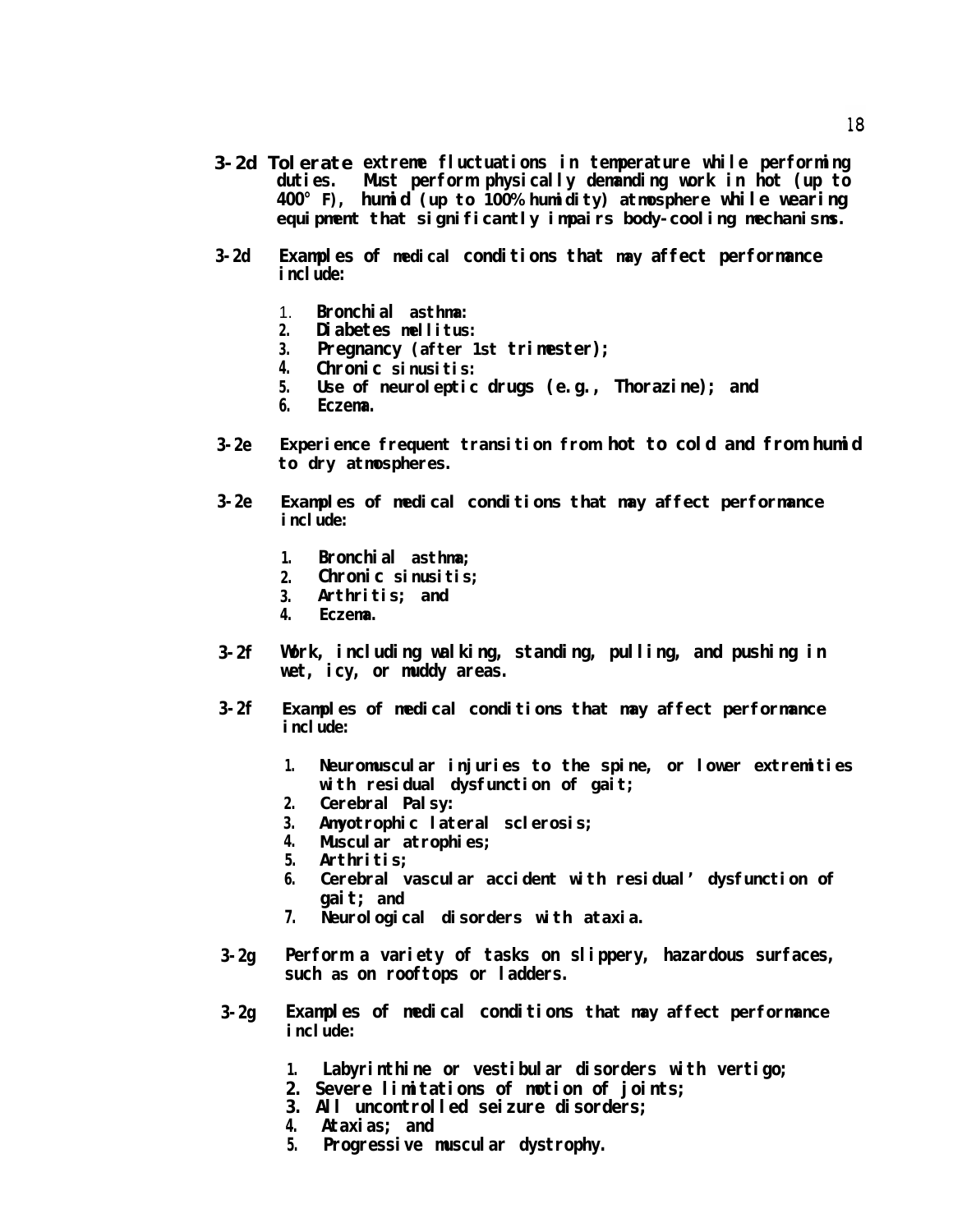- **3-2h Work in areas where sustaining traumatic or thermal injuries are possible.**
- **3-2h Examples of medical conditions that may affect performance include:**
	- 1. **Impaired immune system;**
	- **2. Diabetes mellitus;**
	- **3. Predisposition to heat stress;**
	- **4. Hemophilia, Von Willebrand's disease. and other clotting/bleeding disorders;**
	- **5. Anemia;**
	- **6. Peripheral vascular disease;**
	- **7. Raynaud's Disease; and**
	- **8. Congenital multiple telangiectasia.**
- **3-2i Ability to wear or use personal protective equipment without obstruction to prevent exposure to carcinogenic dusts, such as asbestos; toxic substances, such as hydrogen cyanide: acids; carbon monoxide; or organic solvents, either through inhalation or** skin contact.
- **3-2i Examples of medical conditions that may affect performance include:**
	- 1. **Emphysema;**
	- **2. Eczema, including dyshidrotic types;**
	- **3. Asthma;**
	- **4. Chronic sinusitis; and**
	- **5. Malignancies.**
- 3-2j **Face exposure to infectious agents, such as Hepatitis B or HIV.**
- **3-2j Examples of medical conditions that may affect performance i**nclude:
	- 1. **Impaired immune system;**
	- **2. Hemophilia;**
	- **3<sup>0</sup> Severe eczema or other dermatitis;**
	- **4. Cirrhosis; and**
	- **5. Pregnancy (after the 1st trimester).**
- **3-2k Wear personal protective equipment that weighs approximately 50 pounds while performing fire-fighting tasks.**
- **3-2k Examples of medical conditions that may affect performance** include:
	- **1. Hernia;**
	- **2. Joint and limb deformities so severe that it would interfere with movement and flexibility;**
	- **3. Arthritis;**
	- **4. Ataxias; and**
	- **5. Multiple sclerosis.**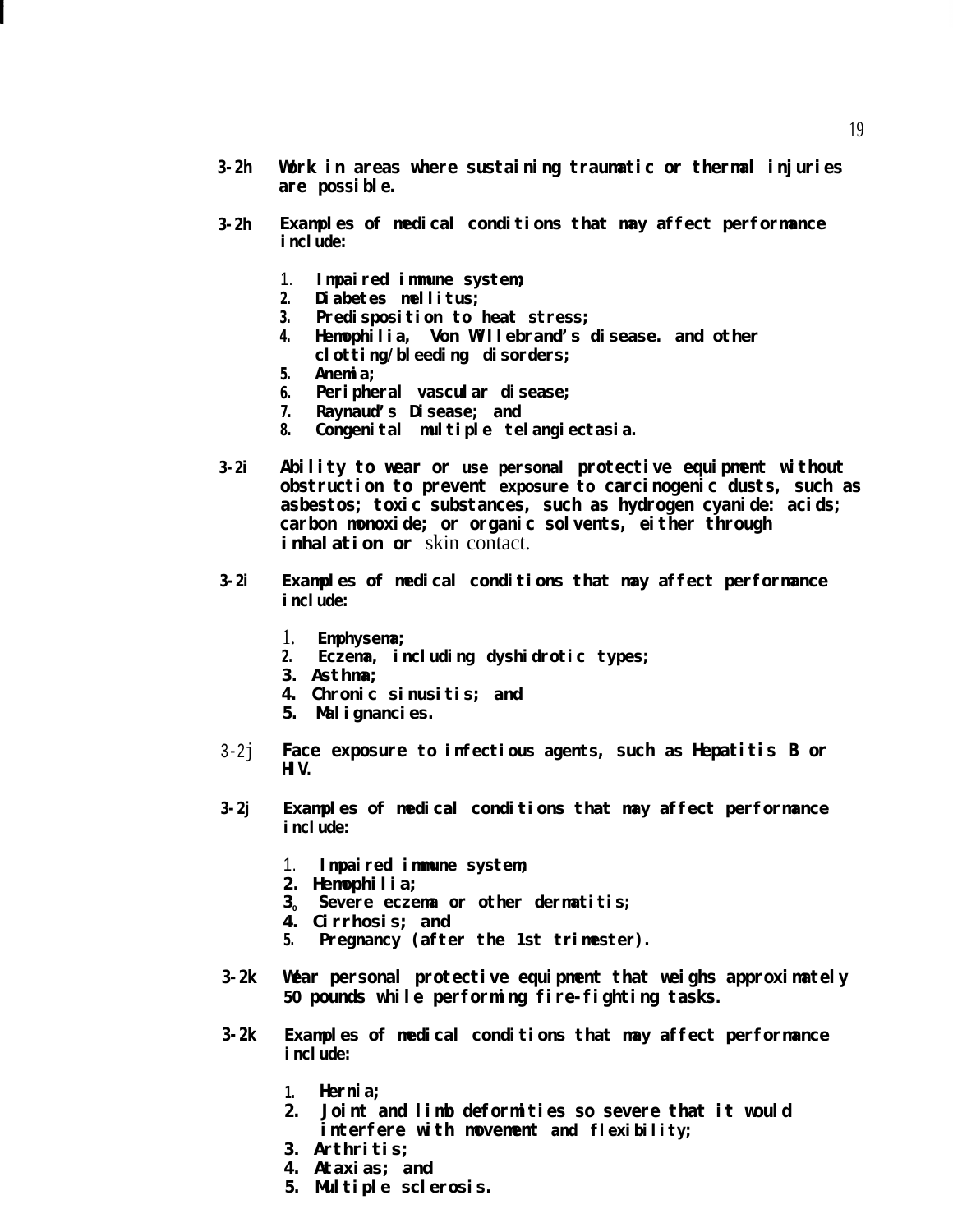- **3-21 Perform physically demanding work while wearing positive pressure breathing equipment with 1.5 inches of water column resistance to exhalation at a flow of 40 liters per minute.**
- **3-21 Examples of medical conditions that may affect performance include:**
	- **1. Emphysema;**
	- **2. History of previous pneumothorax;**
	- **3. Eczema;**
	- **4. Asthma;**
	- **5. Spinal dysfunctions; and**
	- **6. Chronic lung diseases.**
- **3-2m Perform complex tasks during life-threatening emergencies.**
- **3-2m Examples of medical conditions that may affect performance include:**
	- **1. Psychological conditions;**
	- **2. Cardiovascular conditions, including angina;**
	- **3. Severe hypertension;**
	- **4. Substance abuse;**
	- **5. Migraine; and**
	- **6. Progressive dementias.**
- **3-2n Work for long periods of time, requiring sustained physical activity and intense concentration.**
- **3-2n Examples of medical conditions that may affect performance include:**
	- 1. **Neuromuscular injuries to the spine, or lower extremities with residual dysfunction of gait;**
	- **2. Cerebral Palsy;**
	- **3. Amyotrophic lateral sclerosis;**
	- **4. Muscular atrophies;**
	- **5. Arthritis; and**
	- **6. Cardiac conditions, including angina.**
- **3-20** Make life or death decisions during emergency conditions.
- **3-20 Examples of medical conditions that may affect performance include:**
	- **1. Psychological conditions;**
	- **2. Cardiovascular conditions;**
	- **3. Severe hypertension;**
	- **4. Substance abus,e;**
	- **5. Migraine;**
	- **6. Suicide threat or attempt; and**
	- **7. Cardiac conditions, including angina.**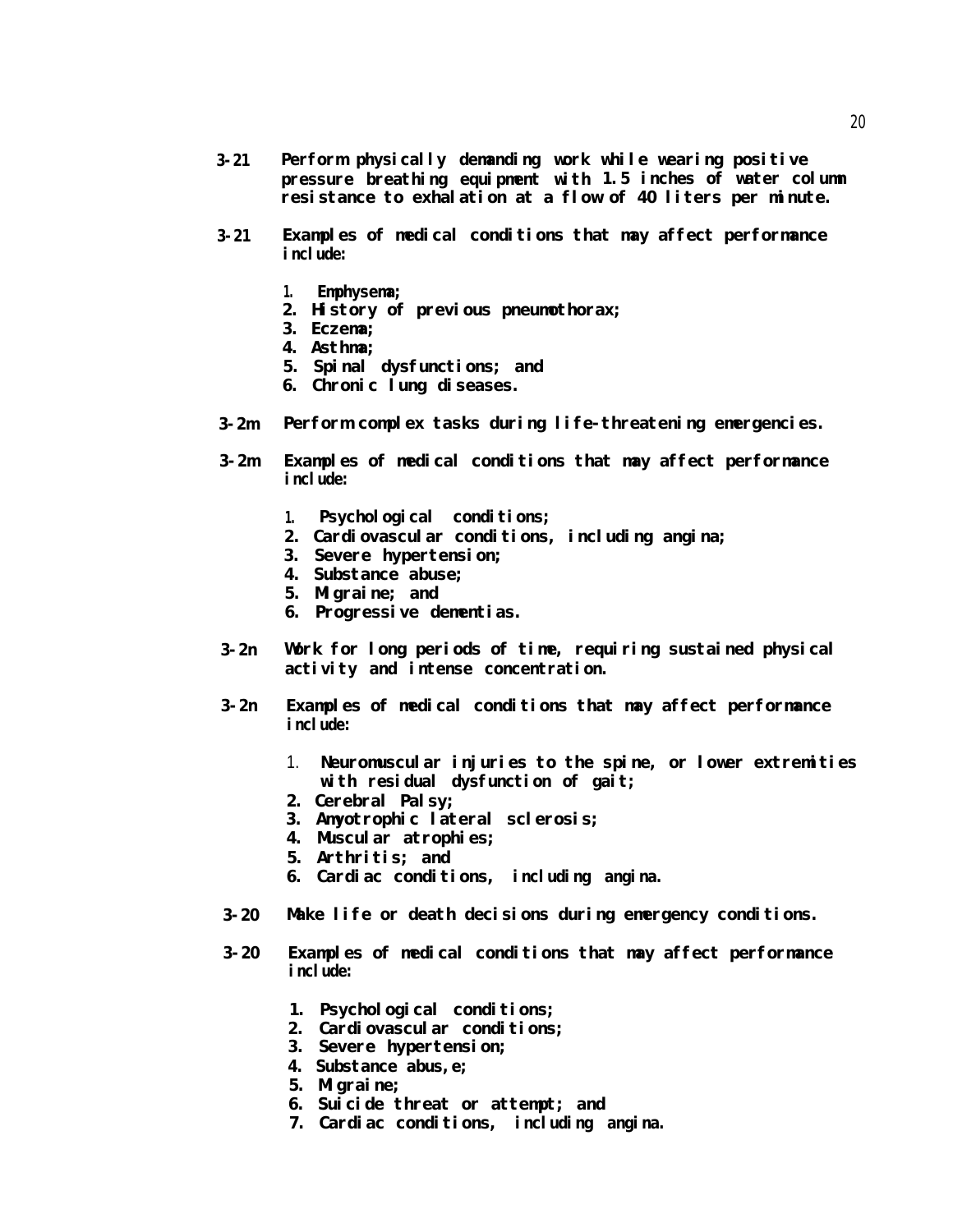- **3-2p Be exposed to grotesque sights and smells associated with major trauma and burn victims.**
- **3-2p Examples of medical conditions that may affect performance** include:
	- 1. **Psychological conditions;**
	- **2. Cardiac conditions, including angina;**
	- **3. Recurrent syncope;**
	- **4. Substance abuse; and**
	- **5: Hypertension.**
- **3-2q Make rapid transitions from rest to near maximum exertion without warmup periods.**
- **3-2q Examples of medical conditions that may affect performance** include:
	- **1. Cardiovascular conditions;**
	- **2. Arthritis and other chronic joint diseases;**
	- **3. Chronic, obstructive or restrictive lung diseases;**
	- **4. Progressive muscular dystrophy;**
	- **5. Labyrinthitis; and**
	- **6. Poor physical conditioning.**
- **3-2r The ability to properly and effectively wear protective** equi pment.
- **3-2r Examples of medical conditions that may affect performance " include:**
	- **1. Deformities of the skull, congenital or developmental facial deformities;**
	- **2. Oropharyngeal dysfunction, causing inability to communicate effectively;**
	- **3. Contraction of neck muscles, inability to rotate head;**
	- **4. Inflammatory skin diseases;**
	- **5. Pulmonary functions diseases;**
	- **6. Tracheotomy;**
	- **7. Branchial cleft or other oropharyngeal fistulas; and**
	- **8. Perforated eardrum.**
- **3-2s Freedom from frequent episodes of pain or inability to perform work, or sudden incapacitation.**
- 3-2s **Examples of medical conditions that may** affect **performance include:** 
	- **1. Pancreatitis;**
	- **2. Ulcers;**
	- **3. Acute hepatitis;**
	- **4. Severe hemorrhoids;**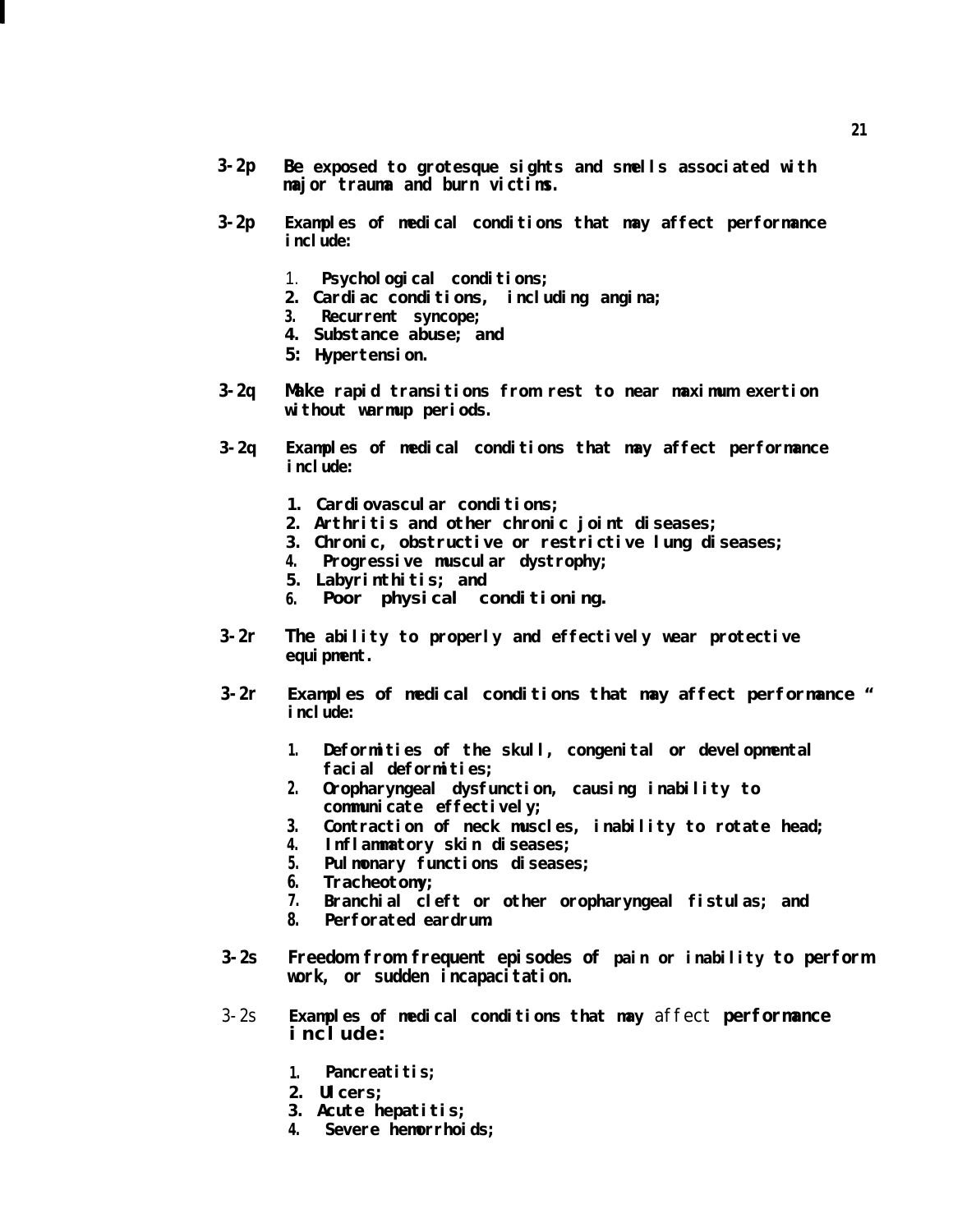- **5. Hernia;**
- **6. Chronic severe osteoarthritis; and**
- **7. Lumbar disc disease or other low back pain syndromes.**
- **3-2t Ability to maintain balance under adverse conditions, weight loads, and at aboveground heights; and maintain body flexibility.**
- **3-2t Examples of medical conditions that may affect performance include:**
	- **1. Labyrinthitis;**
	- **2. Amputation or deformity of joint or limb;**
	- **3. Cerebral arteriosclerosis;**
	- **4. Multiple sclerosis;**
	- **5. Muscular dystrophy;**
	- **6. Chemical, drug, or medication abuse;**
	- **7. Obstructive or restrictive lung disease;**
	- **8. Ankylosing spondylitis; and**
	- **9. Chronic back conditions with decreased range of motion or pain.**
- **3-2u** Operate in environments of high noise, poor visibility, **limited mobility, aboveground heights, and in closed or confined spaces.**
- **3-2u Examples of medical conditions that may affect performance i**nclude:
	- **10 Hypertension:**
	- **2. Hearing loss, recruitment, or other hearing-related** conditions;
	- **3. Claustrophobia;**
	- **4.** Psychological conditions;
	- **5. Ulcers;**
	- **6. Labyrinthine or vestibular disorders subject** to **vertigo;**
	- **7. Syncope; and**
	- **8. Acrophobia.**
- **3-2v Use manual and power tools in the performance of duties.**
- **3-2v Examples of medical conditions that may affect performance include:** 
	- **1. Progressive muscular dystrophy;**
	- **2. Neuromuscular injuries to the spine or limbs;**
	- **3. Hearing loss;**
	- **4. Arthritis and other chronic joint diseases;**
	- **5. Cerebral Palsy; and**
	- **6. Carpal tunnel syndrome.**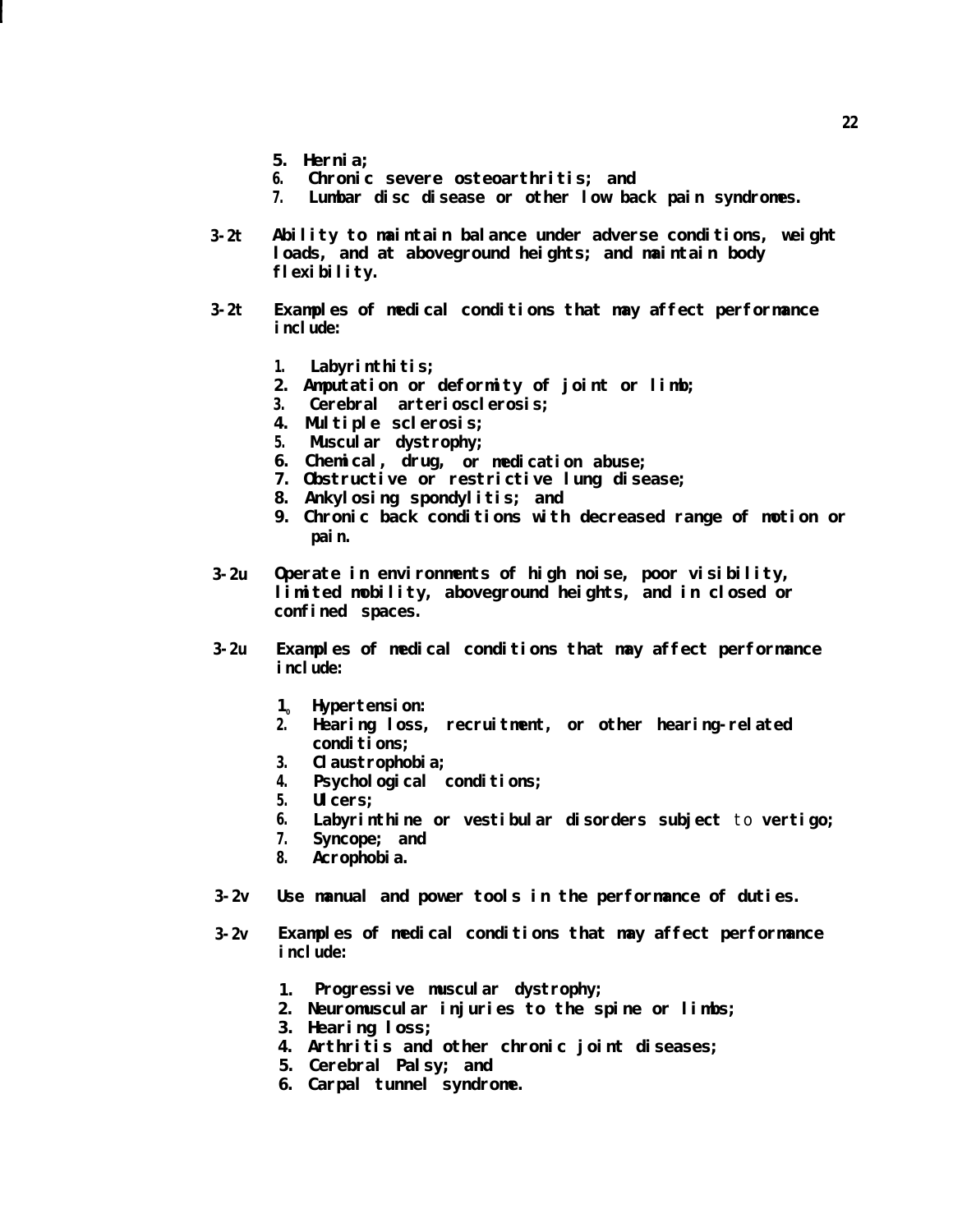- **3-2w Ability to maintain balance under adverse conditions, weight loads, and at aboveground heights; and maintain body flexibility. -**
- **3-2w Examples of medical conditions that may affect performance include:**
	- 1. **Labyrinthine or vestibular disorders subject to vertigo;**
	- **2. Amputation or deformity of joint or limb;**
	- **3. Cerebral arteriosclerosis;**
	- **4. Multiple sclerosis;**
	- **5. Muscular dystrophy;**
	- **6. Chemical, drug, or medication abuse;**
	- **7. Syncope;**
	- **8. Acrophobia; and**
	- **9. Chronic back conditions with decreased range of motion or pain.**
- **3-2x Rely on sense of sight, hearing, smell, and touch to help determine the nature of the emergency; maintain personal safety; and make critical decisions in a confused, chaotic, and potentially life-threatening environment throughout the duration of the operation.**
- **3-2x Examples of medical conditions that may affect performance include:**
	- **1. Hearing impairment with inability to hear the whispered voice at 12 feet in a quiet environment;**
	- **2. Recurrent sinusitis;**
	- **3. Visual acuity uncorrected worse than 20/100; and**
	- **4. Anosmia.**
- **3-2y The ability to identify colors and to read placards and street signs or to see and respond to imminently hazardous situations in less than standard visual lighting conditions.**
- **3-2y Examples of medical conditions that may affect performance i**nclude:
	- 1. **Color blindness;**
	- **2. Retinal detachment;**
	- **3. Progressive retinopathy;**
	- **4. Optic neuritis;**
	- **5. Radial keratotomy prior to full healing; and**
	- **6. Cataracts.**
- **3-2z The ability temporarily to have useful vision in the event eyeglasses are broken or displaced by emergency activity.**
- **3-2z Example of a medical condition that may affect performance: uncorrected vision worse than 20/100.**